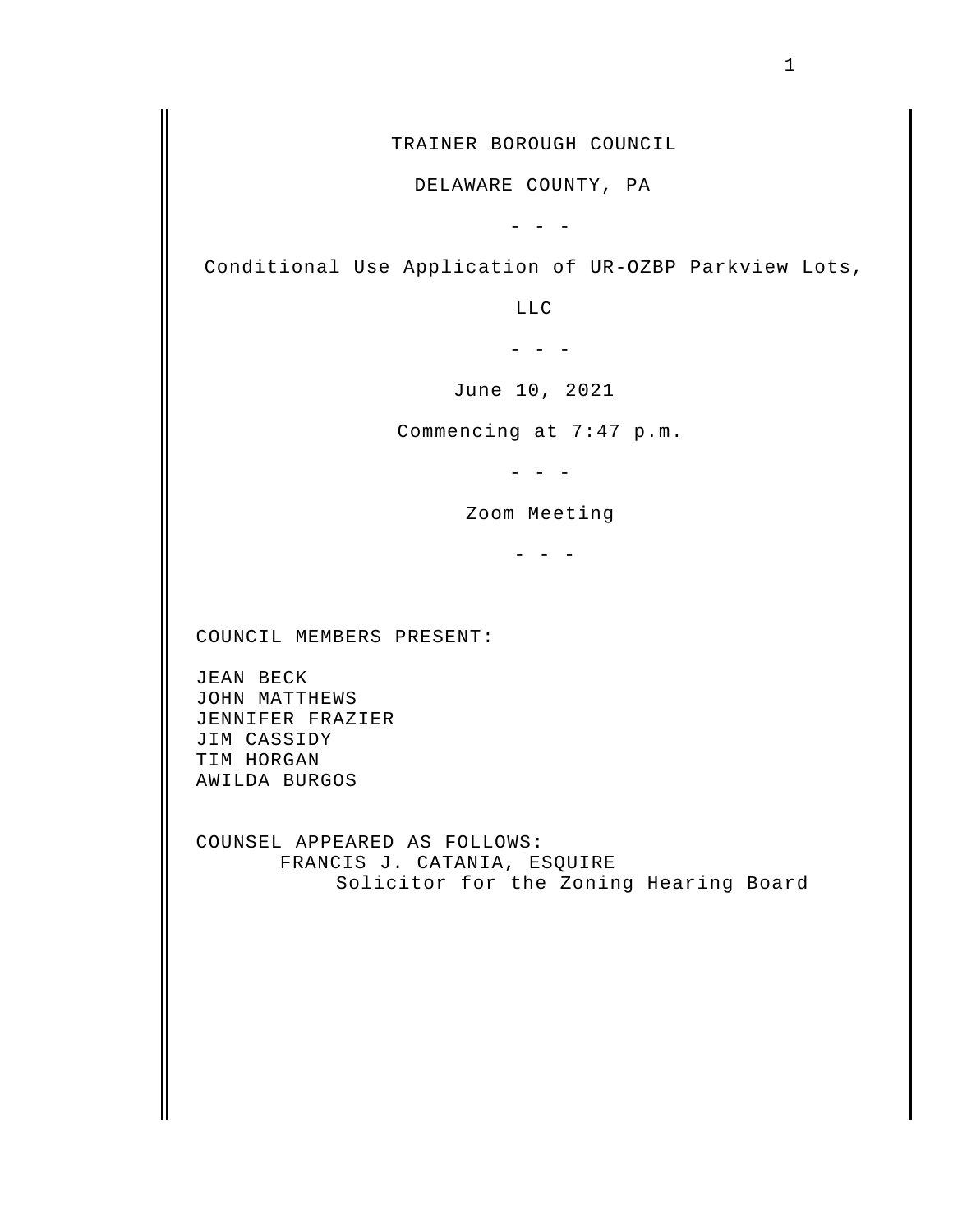## I N D E X

## GUS HOUTMAN EXAMINATION BY MR. MURPHY 18

## E X H I B I T S

| No. | Description                        | Page |
|-----|------------------------------------|------|
| 1   | Application                        |      |
| 2   | Proof of Publication               |      |
| २   | Affidavits From Victoria Orlando   |      |
|     | Affidavit of Charles Remaley       | 4    |
| 5   | Proof of Property Being Posted     | 4    |
|     | Borough Engineer's May 13th Letter |      |

2

Page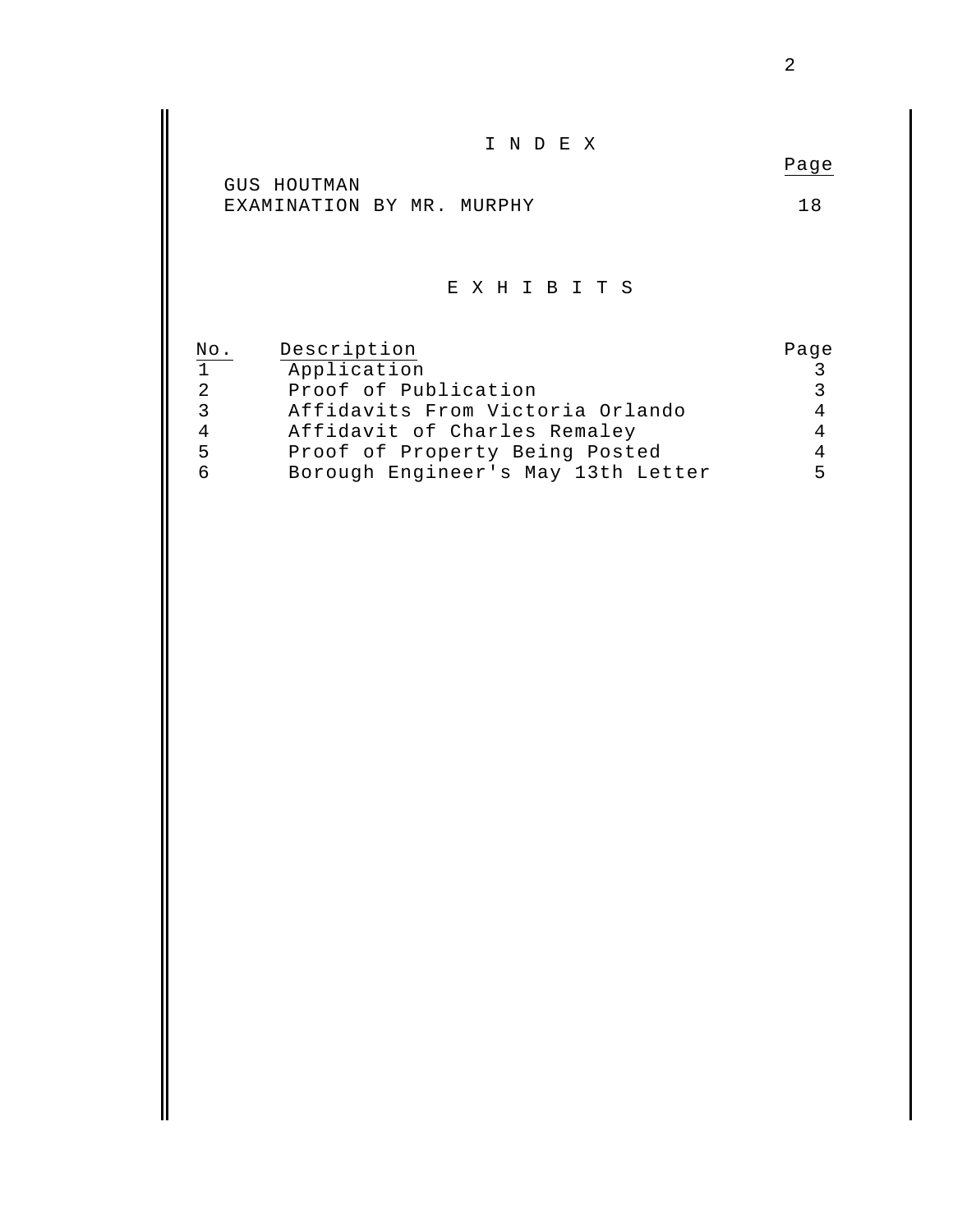| $\mathbf 1$    | P R O C E E D I N G S                                   |
|----------------|---------------------------------------------------------|
| $\overline{2}$ | THE SOLICITOR: We're commencing the                     |
| $\mathfrak{Z}$ | hearing on the conditional use application from the     |
| $\overline{4}$ | applicant. The applicant is entitled UR-OZBP Parkview   |
| 5              | Lots. They're a limited liability company. They're      |
| 6              | seeking conditional use approval for the property       |
| 7              | located at 4300 West 9th Street in the Borough of       |
| 8              | Trainer.                                                |
| $\mathsf 9$    | They want to expand an existing mobile                  |
| 10             | home park, which is in the R-1 District and the         |
| 11             | proposed expansion would add an additional 25 mobile    |
| 12             | home spaces. They're asking to comply with Ordinance    |
| 13             | Number 768, which has recently been adopted by the      |
| 14             | borough to allow the property to receive conditional    |
| 15             | use approval for this expansion, to add the additional  |
| 16             | 25 mobile home spaces.                                  |
| 17             | There are requirements in the ordinances                |
| 18             | and the county ordinances regarding conditional uses    |
| 19             | where certain notifications have to be given ahead of   |
| 20             | time and that has occurred. So I would like to enter    |
| 21             | into the record a copy of the application, which is 5   |
| 22             | It's dated May 25, 2021. The proof of<br>pages.         |
| 23             | publication of this public hearing notice, which ran in |
| 24             | the Delaware County Daily Times on May 28, 2021 and     |
|                |                                                         |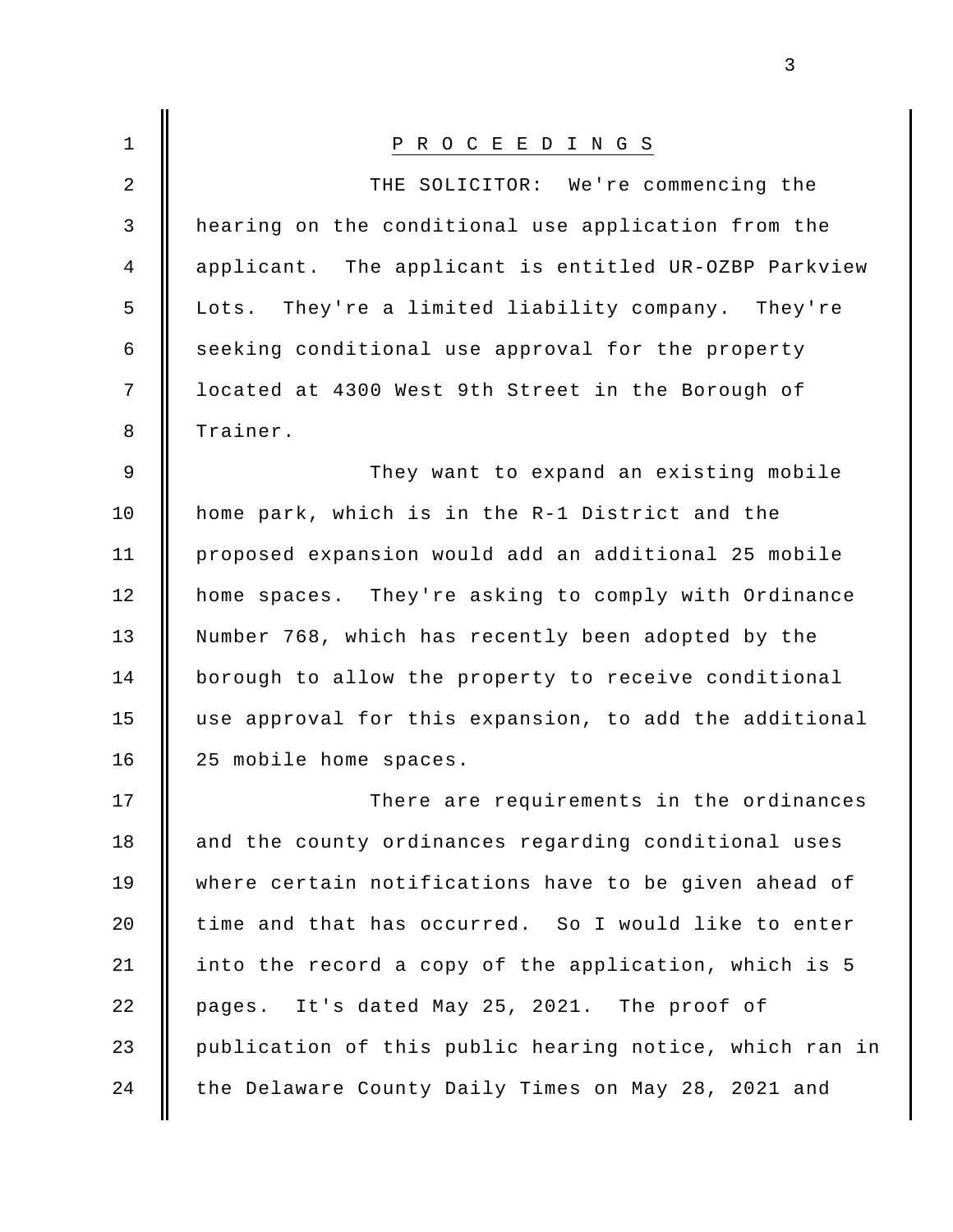| $\mathbf 1$    | June 3, 2021; two affidavits from Victoria Orlando    |
|----------------|-------------------------------------------------------|
| 2              | about hand-delivering and mailing notice to adjacent  |
| 3              | property owners; an affidavit of Charles Remaley for  |
| $\overline{4}$ | the properties that he had hand-delivered. That       |
| 5              | affidavit is two pages. Ms. Orlando's are two pages   |
| 6              | and three pages respectively. And then, finally, the  |
| 7              | proof of property being posted with attachments and   |
| 8              | that's six pages long. So those exhibits will be      |
| $\mathsf 9$    | entered into the record. I've read what the relief    |
| 10             | requested is. We have the applicant's attorney,       |
| 11             | Mr. Murphy.                                           |
| 12             | Mr. Murphy, do you want to make brief                 |
| 13             | comment or may I ask the borough engineer to give her |
| 14             | comments on the review of the application? That's up  |
| 15             | to you.                                               |
| 16             | MR. MURPHY: Good evening. Mr. Catania,                |
| 17             | I would suggest that the engineer's comments would be |
| $18\,$         | most constructive at this point.                      |
| 19             | THE SOLICITOR: Thank you. Thanks.                     |
| 20             | Eileen, you're up.                                    |
| 21             | EILEEN NELSON: Okay. I need to find                   |
| 22             | them. Just a second.                                  |
| 23             | THE SOLICITOR: May 13, 2021. Thank you.               |
| 24             | And I was not sure if they were also amended.         |
|                |                                                       |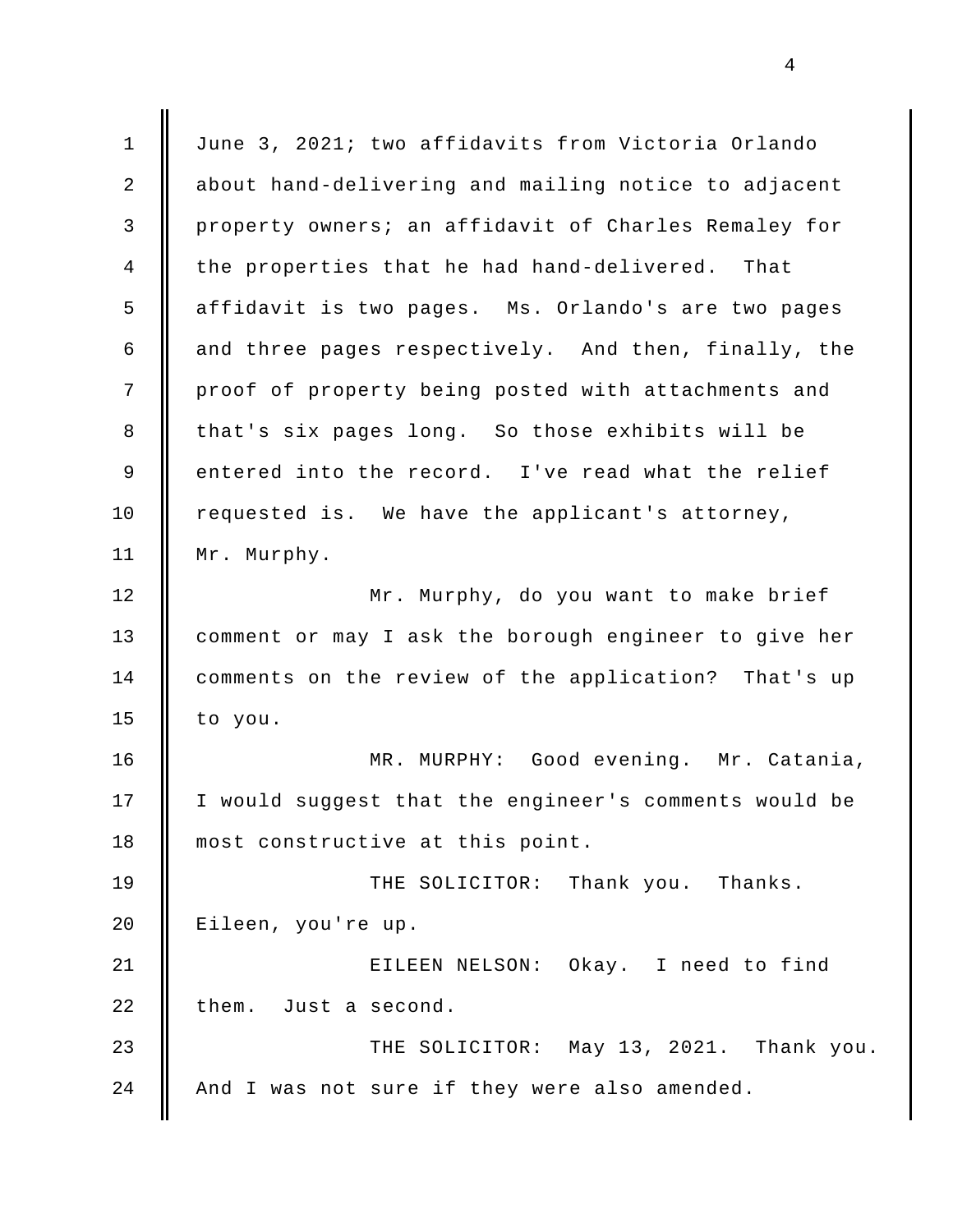| $1\,$          | EILEEN NELSON: No, they have not been                   |
|----------------|---------------------------------------------------------|
| $\overline{2}$ | amended yet, because I have not received revised plans. |
| 3              | THE SOLICITOR: Okay. So we'll also make                 |
| $\overline{4}$ | the borough engineer's May 13th letter part of the list |
| 5              | of exhibits here.                                       |
| 6              | In addition to the relief that the                      |
| $\overline{7}$ | applicant is asking for, for approval for those 25      |
| 8              | additional units, they're asking for a waiver from the  |
| 9              | county subdivision ordinance to treat this as both      |
| 10             | preliminary and final submission.                       |
| 11             | MR. MURPHY: That is correct.                            |
| 12             | THE SOLICITOR: When I hear Eileen's                     |
| 13             | comments, then the questioning will be turned to the    |
| 14             | borough council, after hearing from Mr. Murphy, if      |
| 15             | necessary, as to whether council wants to impose any    |
| 16             | additional conditions other than what Ms. Nelson says   |
| 17             | and then before you move to act on the resolution, I    |
| 18             | would like to indicate that the resolution will also    |
| 19             | require that the applicant and the owner comply with    |
| 20             | Trainer's standards, codes, requirements, ordinances,   |
| 21             | including those of the fire marshall and then any other |
| 22             | conditions that we've talked about tonight and with     |
| 23             | that, Eileen, I've said all that I can say to fill the  |
| 24             | time.                                                   |
|                |                                                         |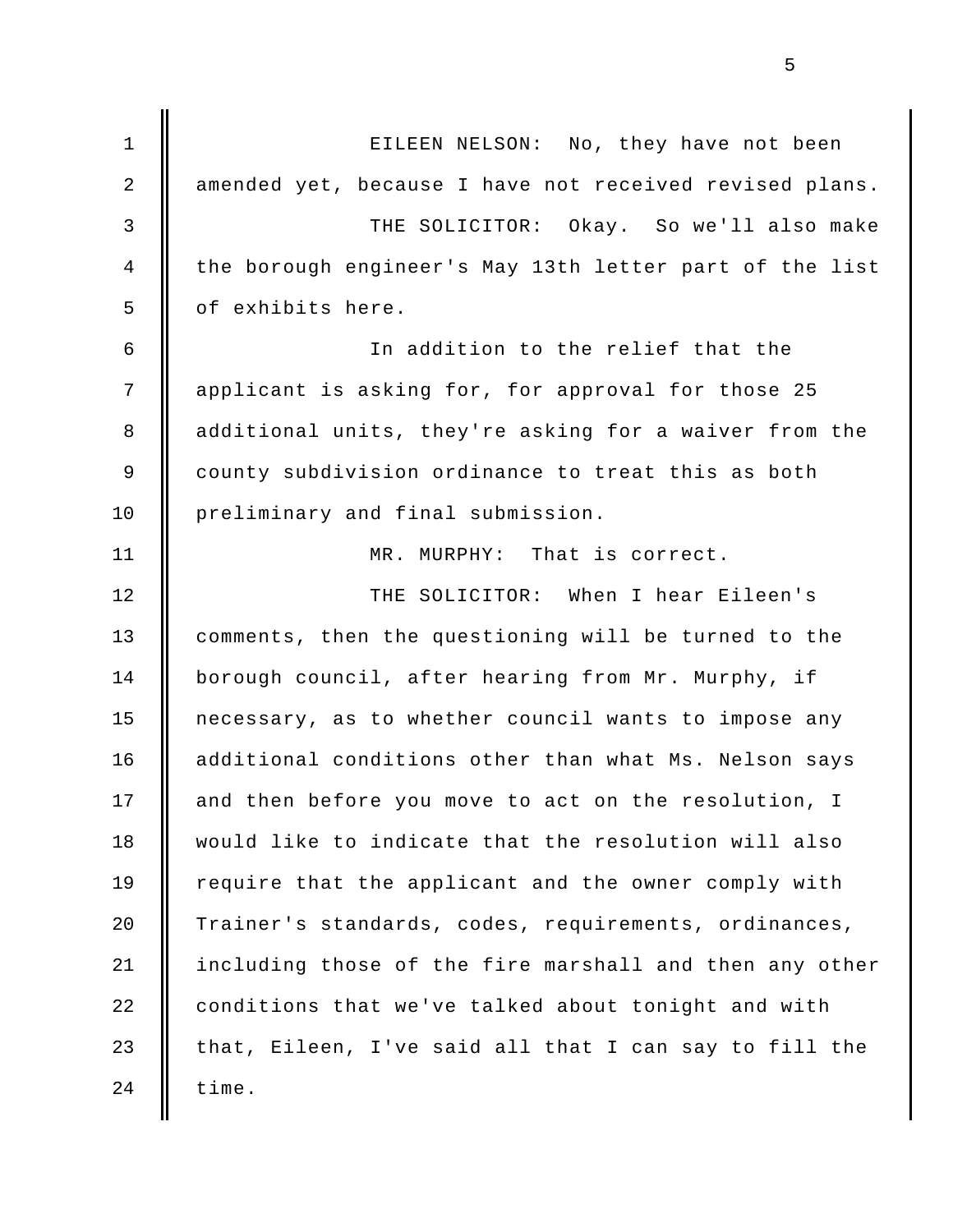| $\mathbf 1$    | EILEEN NELSON: Thank you so much. You                            |
|----------------|------------------------------------------------------------------|
| $\overline{2}$ | gave me just enough time. I do have the review up.               |
| 3              | Our first comment was basically                                  |
| $\overline{4}$ | indicating that we need to conduct this conditional use          |
| 5              | hearing this evening so one is being fulfilled by that.          |
| 6              | With respect to the minimum distance                             |
| $7\phantom{.}$ | between a park street and a mobile home unit itself, by          |
| 8              | scaling only, there were several mobile homes on lots            |
| $\mathsf 9$    | numbers 1, 7, 16 and 25 that appear to be closer than            |
| 10             | 15 feet from the nearby radii of the intersections. So           |
| 11             | I don't know if you want this to be me state the                 |
| 12             | comment and the applicant's engineer respond as to               |
| 13             | whether they will address or believe they can address            |
| 14             | or how do you want this to run?                                  |
| 15             | THE SOLICITOR: Frank, is that okay, that                         |
| 16             | we address these as Eileen brings them up?                       |
| 17             | MR. MURPHY: I think that's appropriate                           |
| 18             | and will create a clearer record, in my opinion.<br>$\mathbb{I}$ |
| 19             | have with me tonight Mr. Gus Houtman, one of the                 |
| 20             | engineers on the project to answer questions and be              |
| 21             | sworn, if necessary, if the hearing is opened.                   |
| 22             | THE SOLICITOR: Gus, how will the                                 |
| 23             | applicant treat that first comment?                              |
| 24             | (Whereupon, GUS HOUTMAN was duly sworn.)                         |
|                |                                                                  |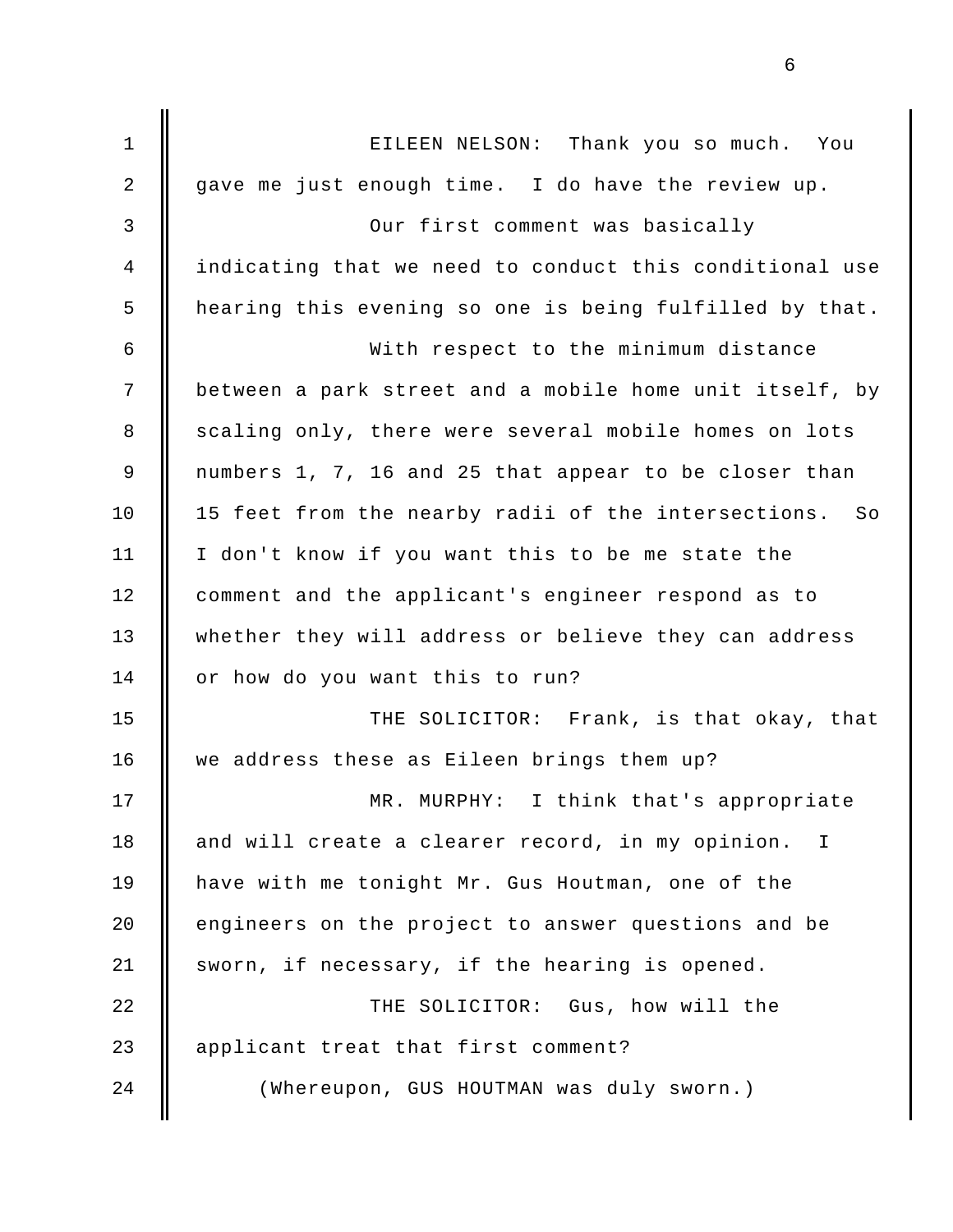| $\mathbf{1}$   | THE SOLICITOR: Go ahead.                                |
|----------------|---------------------------------------------------------|
| $\sqrt{2}$     | GUS HOUTMAN: Regarding that would be                    |
| 3              | comment 2 under Part 2, general legislation section of  |
| $\overline{4}$ | the review, that is will comply. We can simply slide    |
| 5              | the referenced units back away from the intersections   |
| 6              | to supply the 15 feet required separation distance      |
| $7\phantom{.}$ | between the unit and the street.                        |
| 8              | THE SOLICITOR: So that's a will comply.                 |
| $\mathsf 9$    | GUS HOUTMAN: Will comply.                               |
| 10             | THE SOLICITOR: What's next, Eileen?                     |
| 11             | EILEEN NELSON: Next is streets are not                  |
| 12             | to be offered for dedication so that a plan note should |
| 13             | be supplied indicating such and I believe that's an     |
| 14             | easy one to do.                                         |
| 15             | GUS HOUTMAN: Yes, that's a will comply.                 |
| 16             | We'll add the note of the streets remaining private.    |
| 17             | THE SOLICITOR: Okay.                                    |
| 18             | EILEEN NELSON: Next up is one quest                     |
| 19             | parking space is required for every four mobile homes   |
| 20             | proposed. There's a paved area next to Lot 15           |
| 21             | identified as Open Space Number 6. The plans should     |
| 22             | note if it's intended for guest parking and if so, to   |
| 23             | confirm that the number of spaces meets the             |
| 24             | requirement.                                            |
|                |                                                         |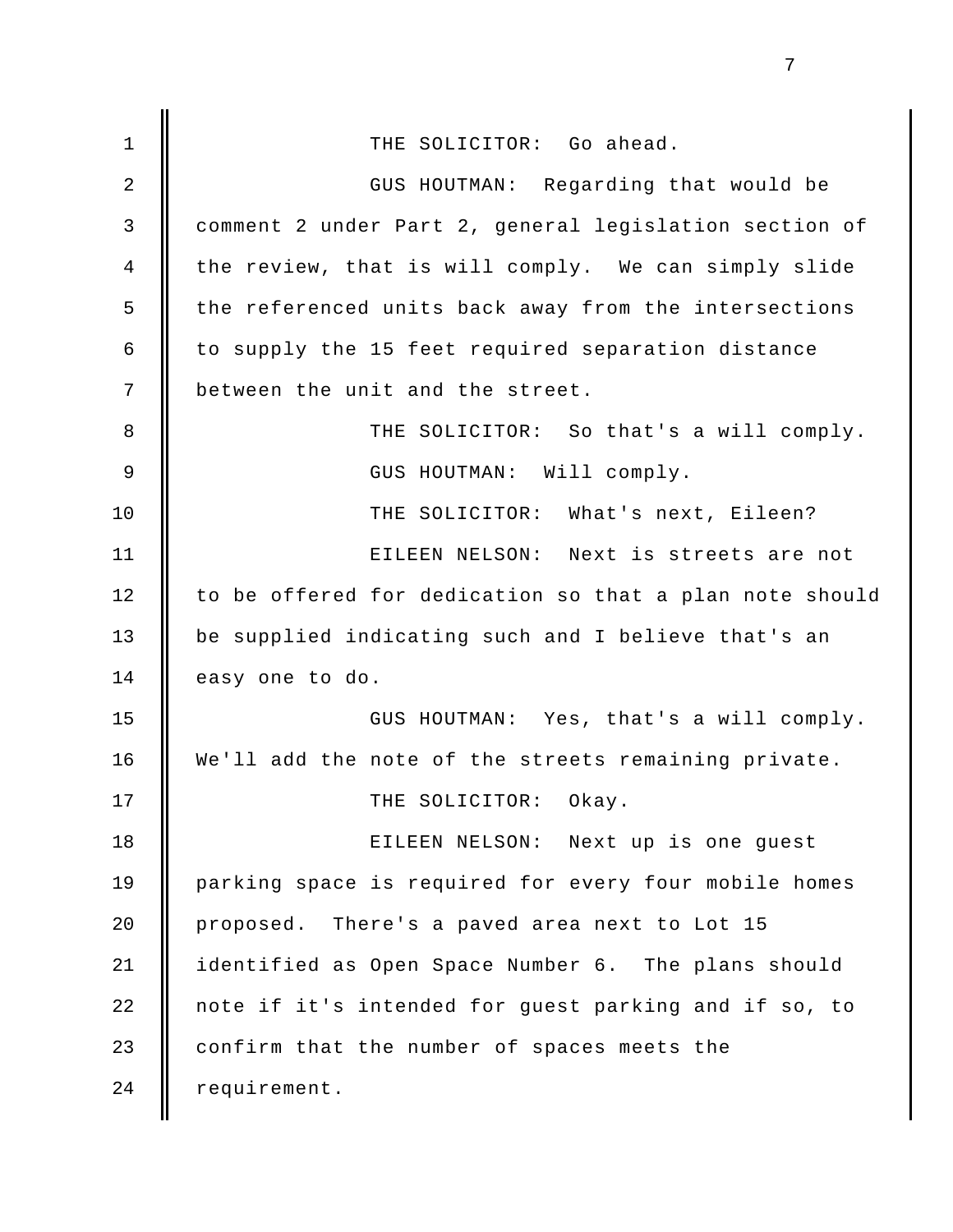1 2 3 4 5 6 7 8 9 10 11 12 13 14 15 16 17 18 19 20 21 22 23 24 GUS HOUTMAN: That one is also a will comply. Any guest parking at the requirement of one per four units will be provided on the plan and that will be primarily an open space, identified as Open Space Number 6. So that is a will comply. THE SOLICITOR: Okay. EILEEN NELSON: Next up is several sections, which I'm not going to name all of them and the Delaware County Planning Department's review letter requesting details of the mobile homes stand and base that's to be provided. GUS HOUTMAN: That is also will comply. The requested details will be added to the plans. EILEEN NELSON: Okay. Item number 6, the mobile home park is adjacent to a public park and per the new ordinance, the minimum open space requirement of 7 percent of the total area of the mobile home park is satisfied, however, one quarter of the open space is supposed to be in one area. All seven areas that are shown on the plan are separate from one another and total up to the percentage, but Area Number 7 is designated as a buffer instead of open space. So we were looking for clarification on that item. GUS HOUTMAN: The area identified as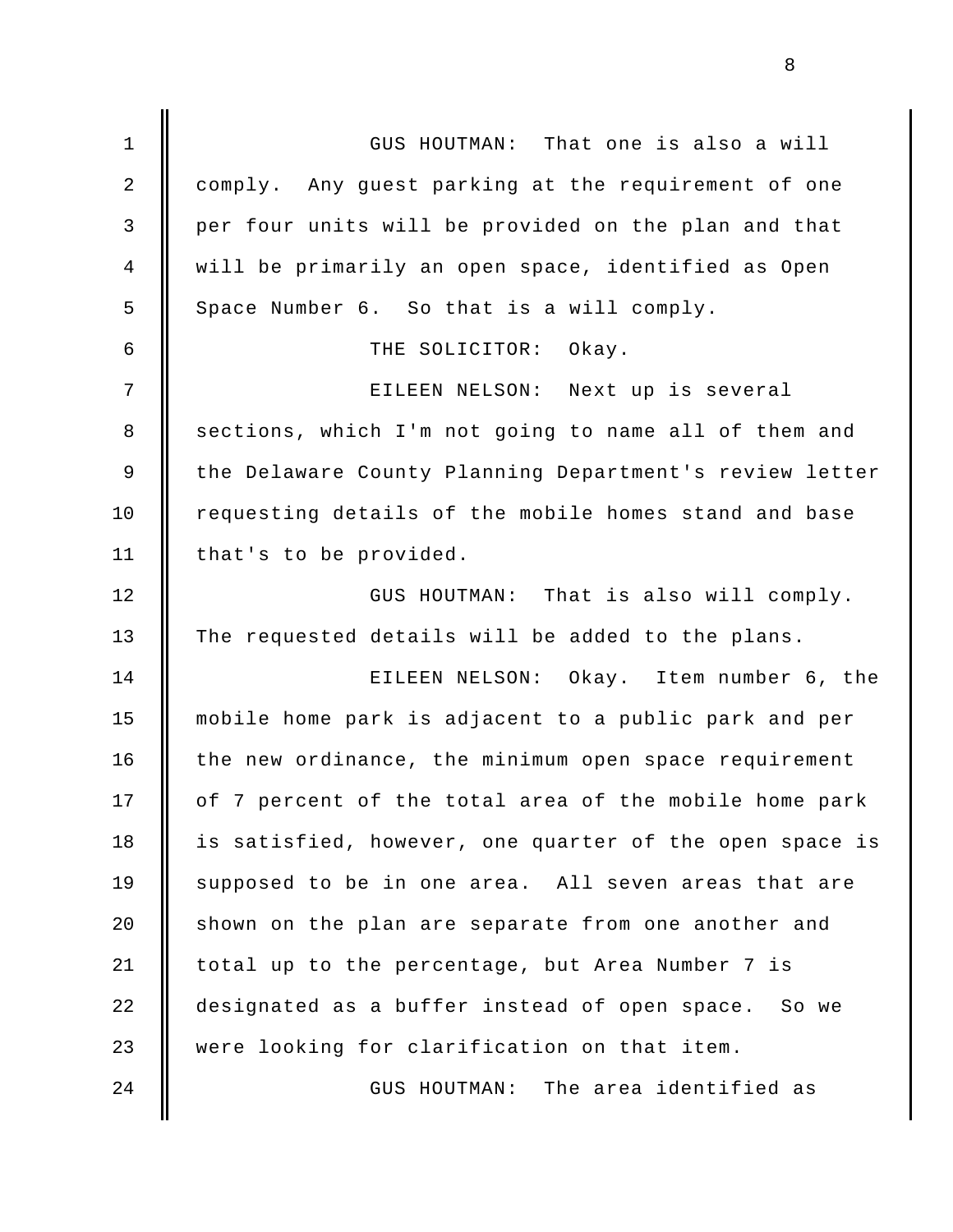| $\mathbf 1$    | Green Space Buffer Area 7 is -- will be also open        |
|----------------|----------------------------------------------------------|
| $\overline{2}$ | space. We called it a buffer because the landscape       |
| 3              | plan does detail a number of plantings that will go      |
| $\overline{4}$ | into that area to buffer the proposed development from   |
| 5              | 9th Street. And regarding the 7 percent open space       |
| 6              | requirement, doing the math for the 9.26 acre property,  |
| 7              | we're required to have 28,236 square feet. The plans     |
| 8              | detail a total of 41,725 square feet between the 7 open  |
| $\mathsf 9$    | space areas. So we are above that requirement            |
| 10             | significantly. And then regarding the one quarter        |
| 11             | required open space in any one area, one quarter of the  |
| 12             | required 28,236 square feet is 7,058 square feet and     |
| 13             | Open Space 3, we copulated at 7,092 square feet. So we   |
| 14             | will comply fully with that open space requirement.      |
| 15             | EILEEN NELSON: Okay. And then the next                   |
| 16             | comment relates to open space as well. It says it must   |
| 17             | be maintained by the mobile home park operator or        |
| 18             | offered for dedication to the borough, if the borough    |
| 19             | is willing to accept and maintain the open space.<br>And |
| 20             | I think my understanding is that the borough will        |
| 21             | prefer the mobile home park operator continue to         |
| 22             | maintain that.                                           |
| 23             | GUS HOUTMAN: That's a will comply.<br>A                  |
| 24             | note will be added to that effect that the open space    |
|                |                                                          |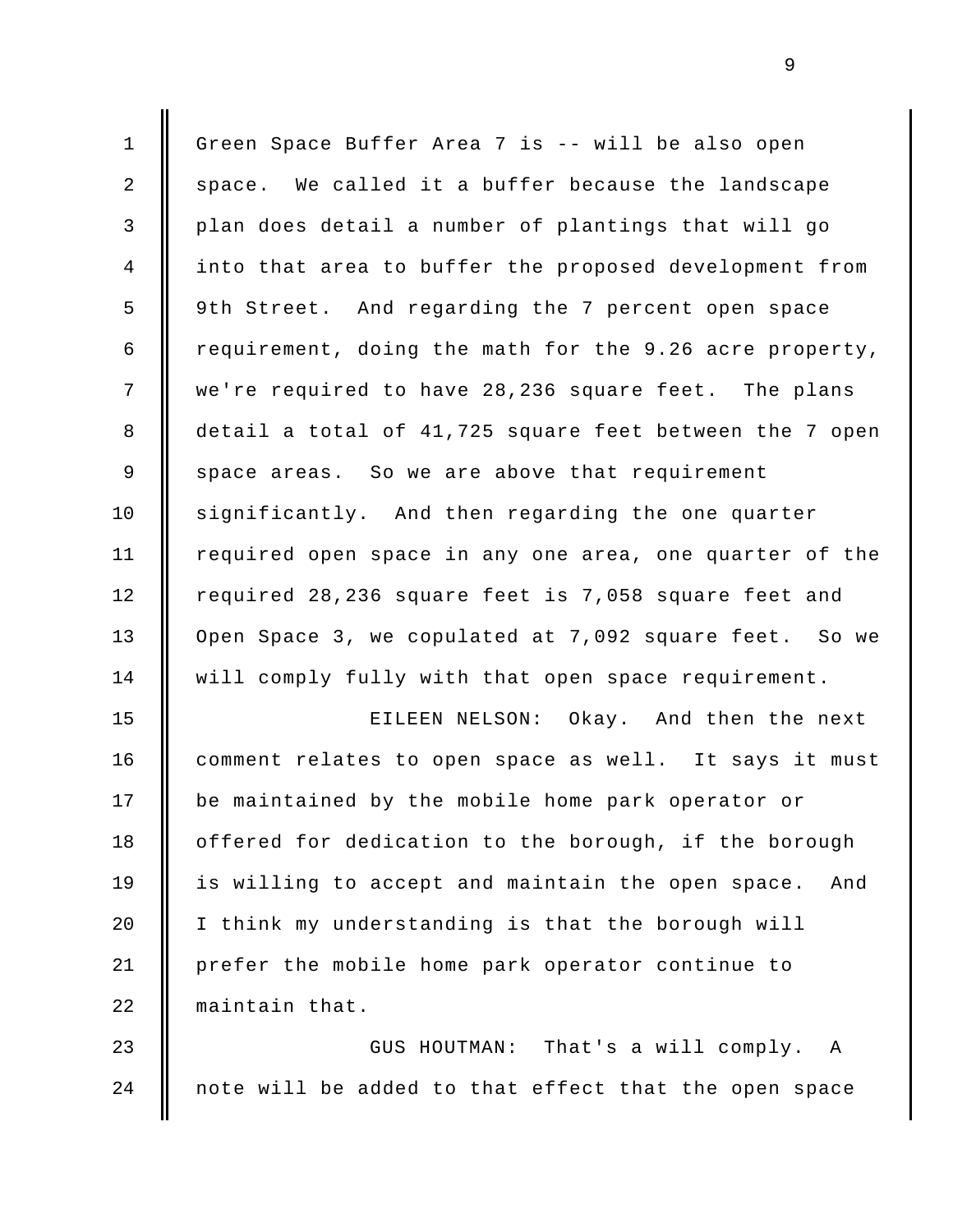1 2 3 4 5 6 7 8 9 10 11 12 13 14 15 16 17 18 19 20 21 22 23 24 will be maintained by the operator of the park. EILEEN NELSON: Okay. The next item pertains to the requirement for a developer's agreement and financial security agreement for the actual construction to take place. GUS HOUTMAN: That's a will comply. Any, you know -- any -- we'll provide an estimate for construction and financial security as part of the developer's agreements once the project is approved. So that's a will comply. EILEEN NELSON: Okay. The next item listed, permits and approvals that were required, some of which were -- or the most of which were listed on the plans, Item A, with respect to PennDOT Highway Occupancy Permit needed for discharging the proposed stormwater system. I did meet with Matt Houtman on Tuesday at the site and we reviewed some existing storm sewer information that may negate the need for the applicant to apply to PennDOT for an HOP because of the existing condition. There would just be some calculations needed to prove the capacity of that line, for what is being discharged to it and similarly, we did get information on the existing access traffic volume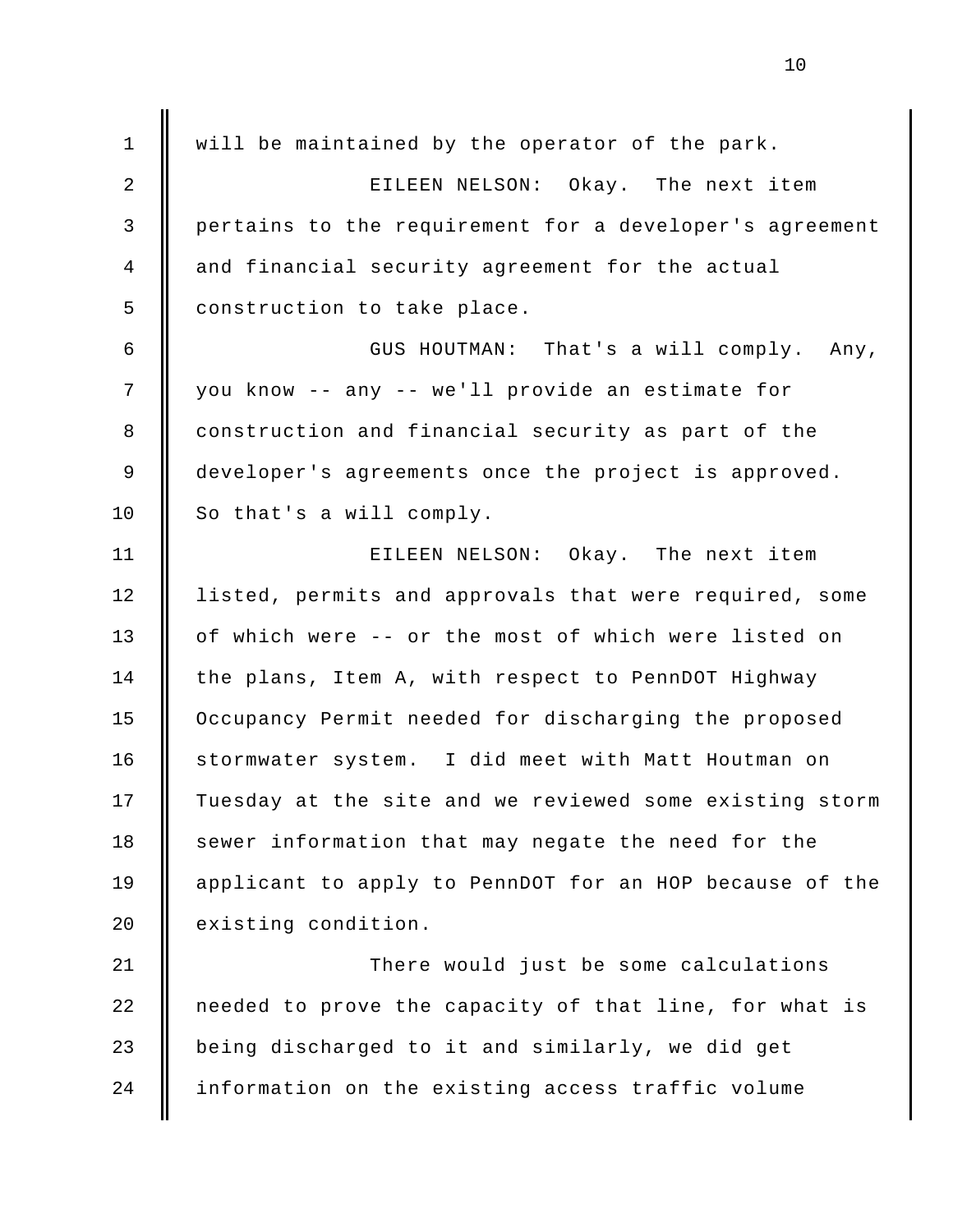1 2 3 4 5 6 designation for classification of the driveway and that remains the same classification with the 25 new units, so there may be no need whatsoever for the applicant to obtain a PennDOT HOP, which is a significant savings in time for the project to move forward. There are Delaware County Planning

7 8 9 Department review comments from their letter of April 15th that would need to be addressed and I'll kick it over to Gus for a response on that.

10 11 12 13 14 15 16 17 18 19 20 21 22 23 24 GUS HOUTMAN: Yes. Regarding the PennDOT permits, yeah, to the extent that we can stay away from the PennDOT permits, we will proceed in that fashion, but we agree with Eileen's assessment, that the traffic generated by the proposed 25 additional mobile home sites will not cause a reclassification of the traffic -- or the reclassification of the intersection based on traffic volume. The intersection, the access intersection will remain a low volume driveway and that's classified as somewhere between 25 and 750 trips per day. Even with the added 25 units, that volume will remain in that range so we will not need a new permit based on volume and we will work together with Eileen in getting the information over so that we don't need any PennDOT approvals for the drainage from the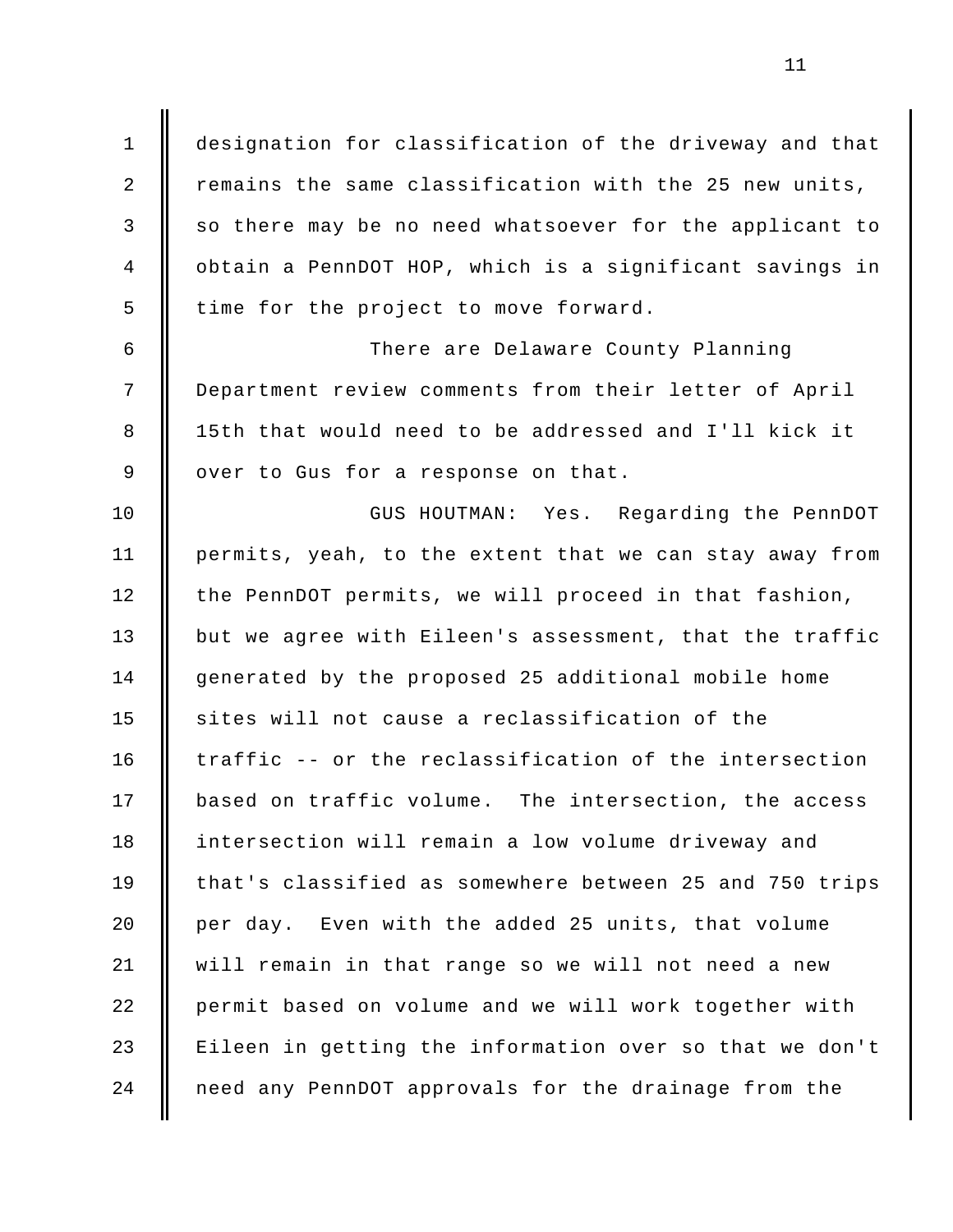| $\mathbf{1}$   | site.                                                    |
|----------------|----------------------------------------------------------|
| $\overline{2}$ | Then, regarding the Delaware County                      |
| 3              | Planning Department review, that's a will comply. Any    |
| $\overline{4}$ | applicable comments from Delaware County will be         |
| 5              | addressed with the revised plans.                        |
| 6              | EILEEN NELSON: And all of the other                      |
| 7              | approvals listed are fairly standard and I think we can  |
| 8              | take them altogether. The NEDES for the Conservation     |
| $\mathsf 9$    | District; the 537, Sewing Facilities Planning Module     |
| 10             | approval, the approval for Delcora to connect the        |
| 11             | proposed sanitary system and what's the last one?<br>The |
| 12             | sewer riser for each mobile home standalone with the     |
| 13             | provision for plug-in riser when the mobile home is not  |
| 14             | occupied has to be provided on the plans. Also, paying   |
| 15             | the appropriate connection fees for the new units.       |
| 16             | They're all will comply.<br>GUS HOUTMAN:                 |
| 17             | EILEEN NELSON: Then we have Chester                      |
| 18             | Water Authority. There is -- maybe this one requires     |
| 19             | separate comment, but there is a pipeline running        |
| 20             | through the property and that would require specific     |
| 21             | approval from Monroe Energy, because some utility lines  |
| 22             | are potentially going to be within the easement or       |
| 23             | crossing the easement so if you want to speak to that,   |
| 24             | Gus.                                                     |
|                |                                                          |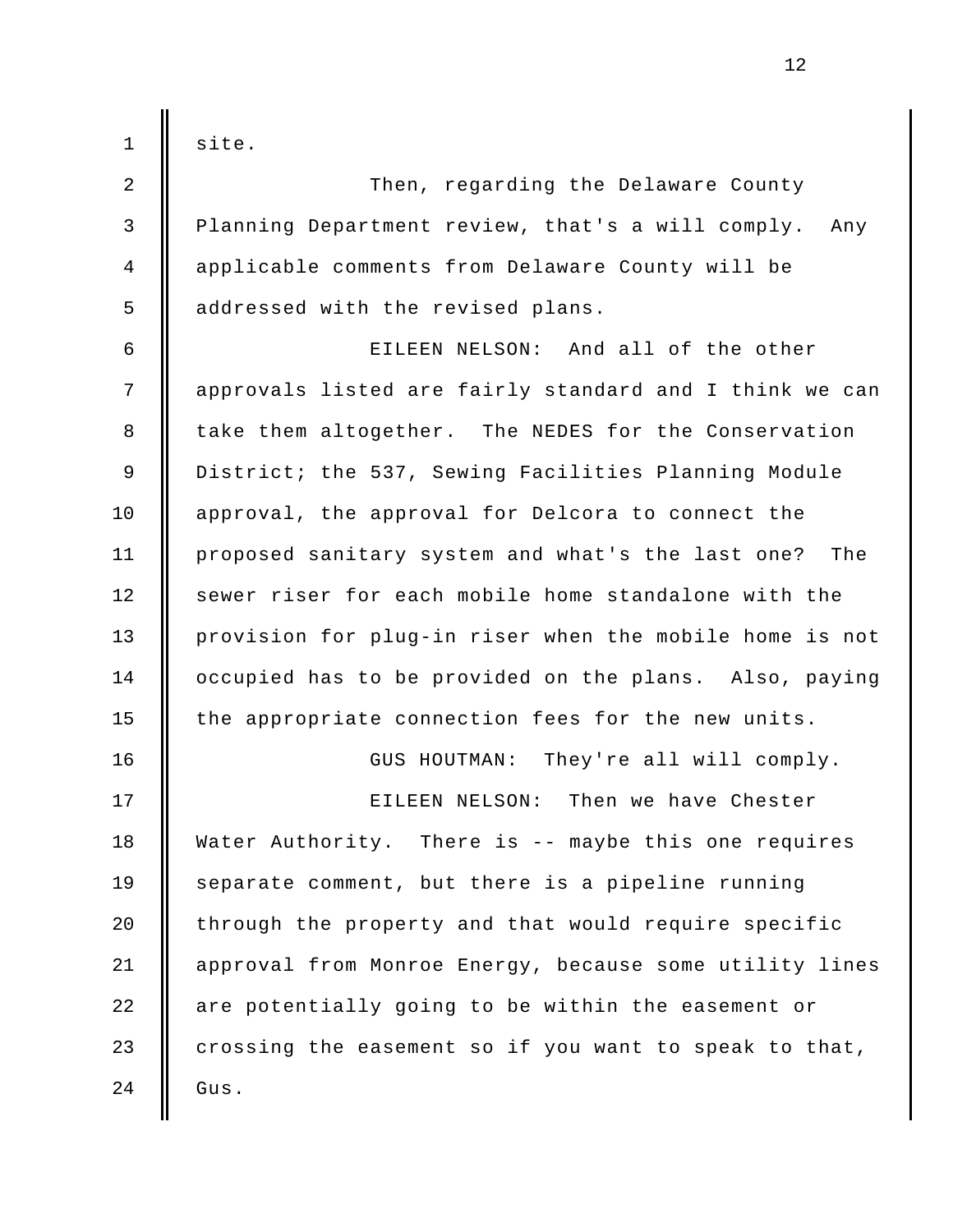1 2 3 4 5 6 7 8 9 10 11 12 13 14 15 16 17 18 19 20 21 22 23 24 GUS HOUTMAN: Yes, there are several areas where we're crossing that pipeline with the proposed utilities. There's a sanitary sewer down by 9th Street, an extension that will need an approval from Monroe. Also water lines, sanitary sewer lines are crossing through the site, through Monroe's pipeline, so we will need to go through the pipeline company to get approvals for those crossings of their right-of-way with those utilities. So we will comply with that. We understand that's needed and we will comply. EILEEN NELSON: Section 165.21, the mobile home owners are to acquire a permit from the borough in accordance with that section. GUS HOUTMAN: That's a will comply as well. We understand that's a requirement and that will be either -- I guess a note will be put on the plans that will reenforce that requirement. EILEEN NELSON: There's also a required approval from the borough fire marshall. GUS HOUTMAN: Agreed. We understand. The plans will be updated with the fire marshall review. EILEEN NELSON: And along with the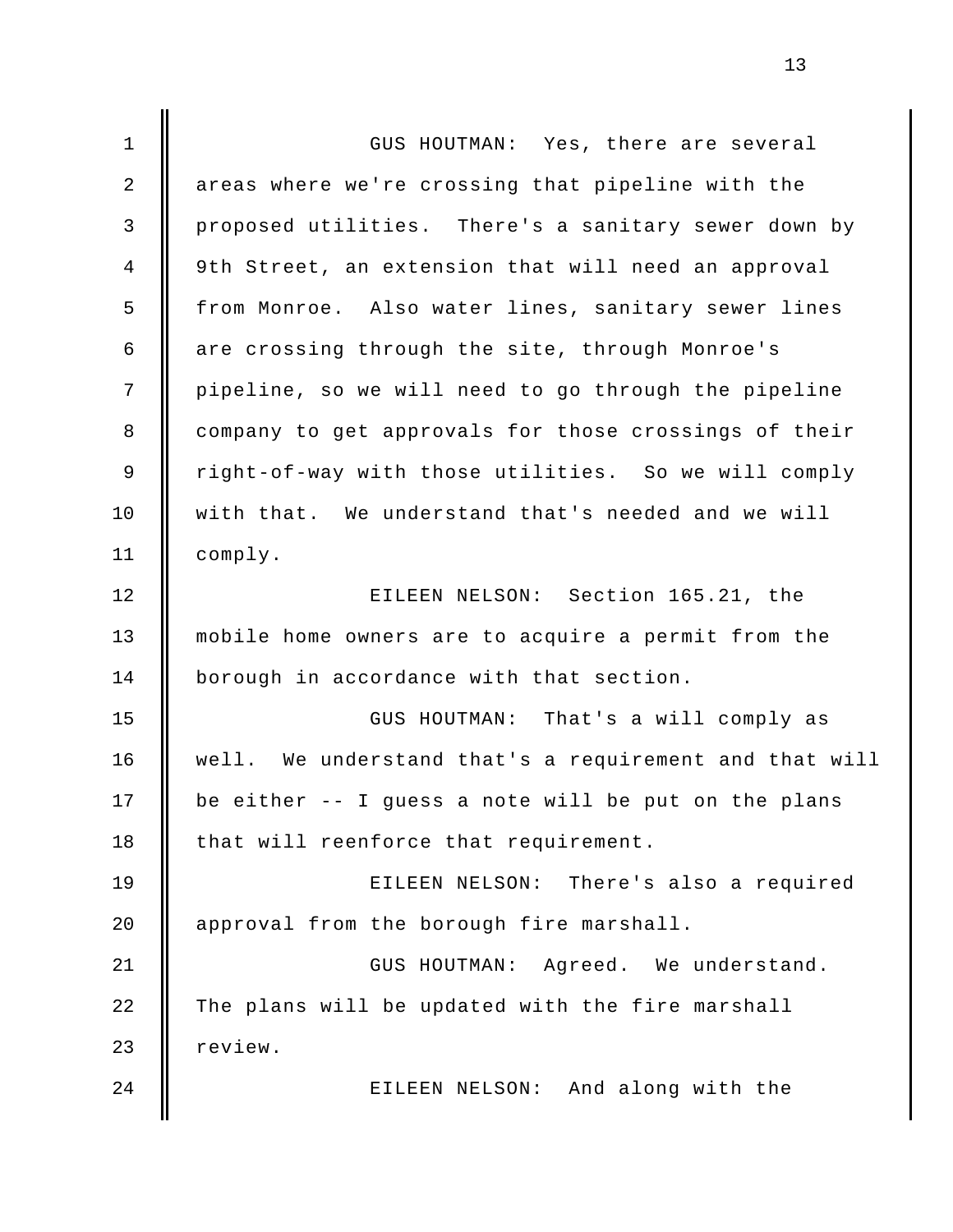1 2 3 4 5 6 7 8 9 10 11 12 13 14 15 16 17 18 19 20 21 22 23 24 financial security developers agreement, there will also be stormwater operations and a maintenance agreement for the new facilities that will control the increase in runoff from the new development. GUS HOUTMAN: The applicant intends to comply with that. That is a strict requirement of the borough, so we will have to supply that as part of the approval process, so we will have to comply. EILEEN NELSON: Section 803.H4 and 5 from the Subdivision Land Development Ordinance requires sight distance or clear sight distance be provided at each street intersection. So they would need to be shown and the restrictions for plantings and structures indicated. GUS HOUTMAN: That's a will comply. I think the only -- the only exception we would note there is, we feel the 75 foot sight triangle at -- I believe that's Row W or Drive W and 9th Street and that's -- we showed it to the extent where it crosses the property line, we can't go on the adjacent property. So we terminated the clear sight triangle at the property line, where we can control it along our frontage, that 75 foot clear sight triangle, limiting vegetation, planting in that area will be adhered to by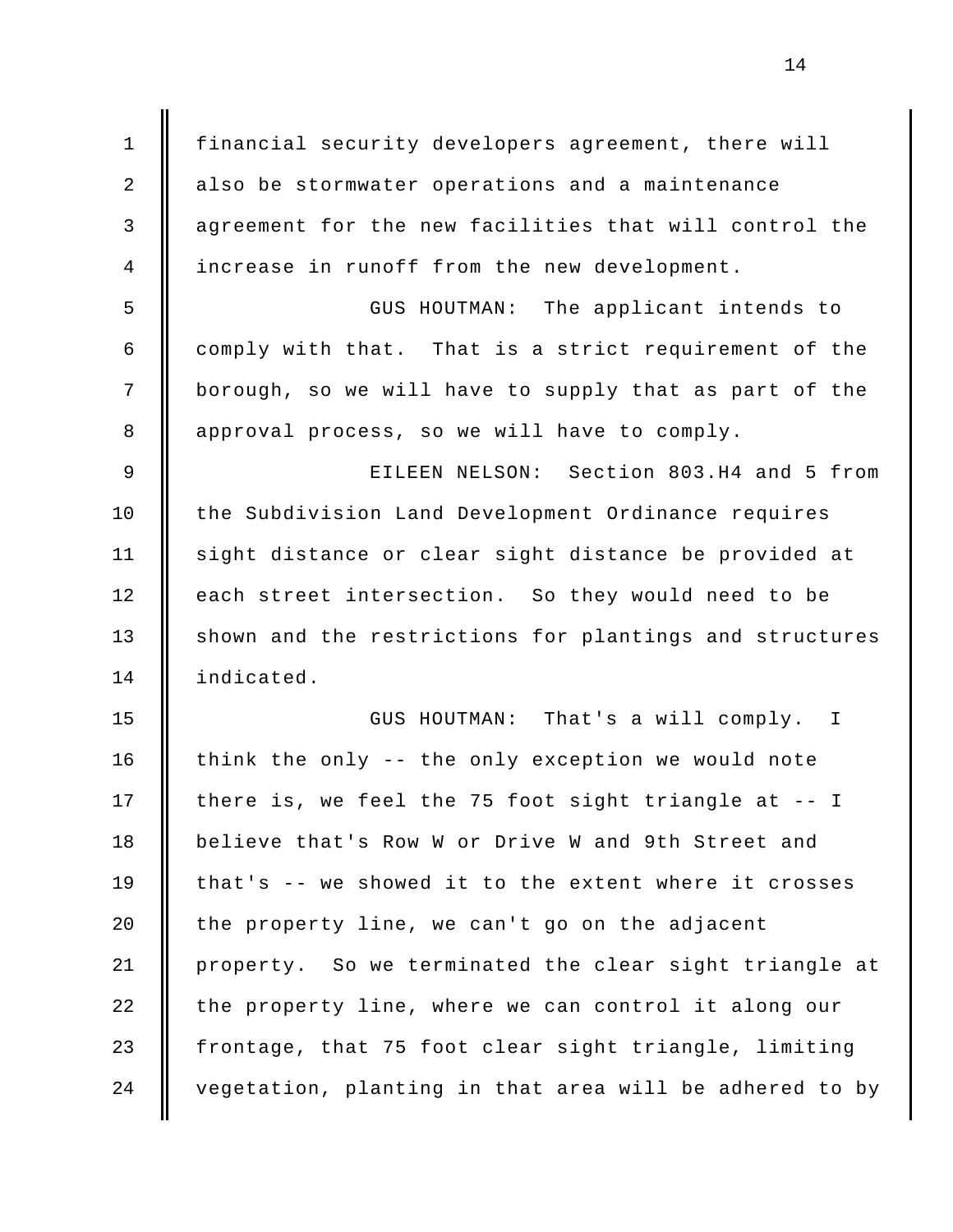1 | the client or by the owner.

| $\overline{2}$ | EILEEN NELSON: Section 803.J requires                   |
|----------------|---------------------------------------------------------|
| $\mathsf{3}$   | street signs, stop signs, lot and house numbers to be   |
| $\overline{4}$ | provided in accordance with that section and the mobile |
| 5              | home numbering system for those lots should be          |
| 6              | established by our office.                              |
| 7              | GUS HOUTMAN: Will comply.                               |
| 8              | EILEEN NELSON: Then general comments.                   |
| 9              | New drive lanes are proposed that will connect the      |
| 10             | existing drive lanes. The limits of where new and       |
| 11             | existing meet shall be shown. In addition, if new       |
| 12             | asphalt paving is proposed on the existing drive lanes, |
| 13             | that will be shown as well.                             |
| 14             | GUS HOUTMAN: That's a will comply.                      |
| 15             | EILEEN NELSON: It appears Drive C is                    |
| 16             | proposed to be reconstructed per the planning section   |
| 17             | detail, however, some of the existing material --       |
| 18             | identified as gravel on the existing conditions and     |
| 19             | reverse subdivision plan is also shown as gravel on     |
| 20             | other plans. That needs a clarification.                |
| 21             | GUS HOUTMAN: We will clarify that, but I                |
| 22             | believe that all Road C will be repaved, but we will    |
| 23             | clarify that on the plans.                              |
| 24             | EILEEN NELSON: Okay. Sheet 1 of 11.                     |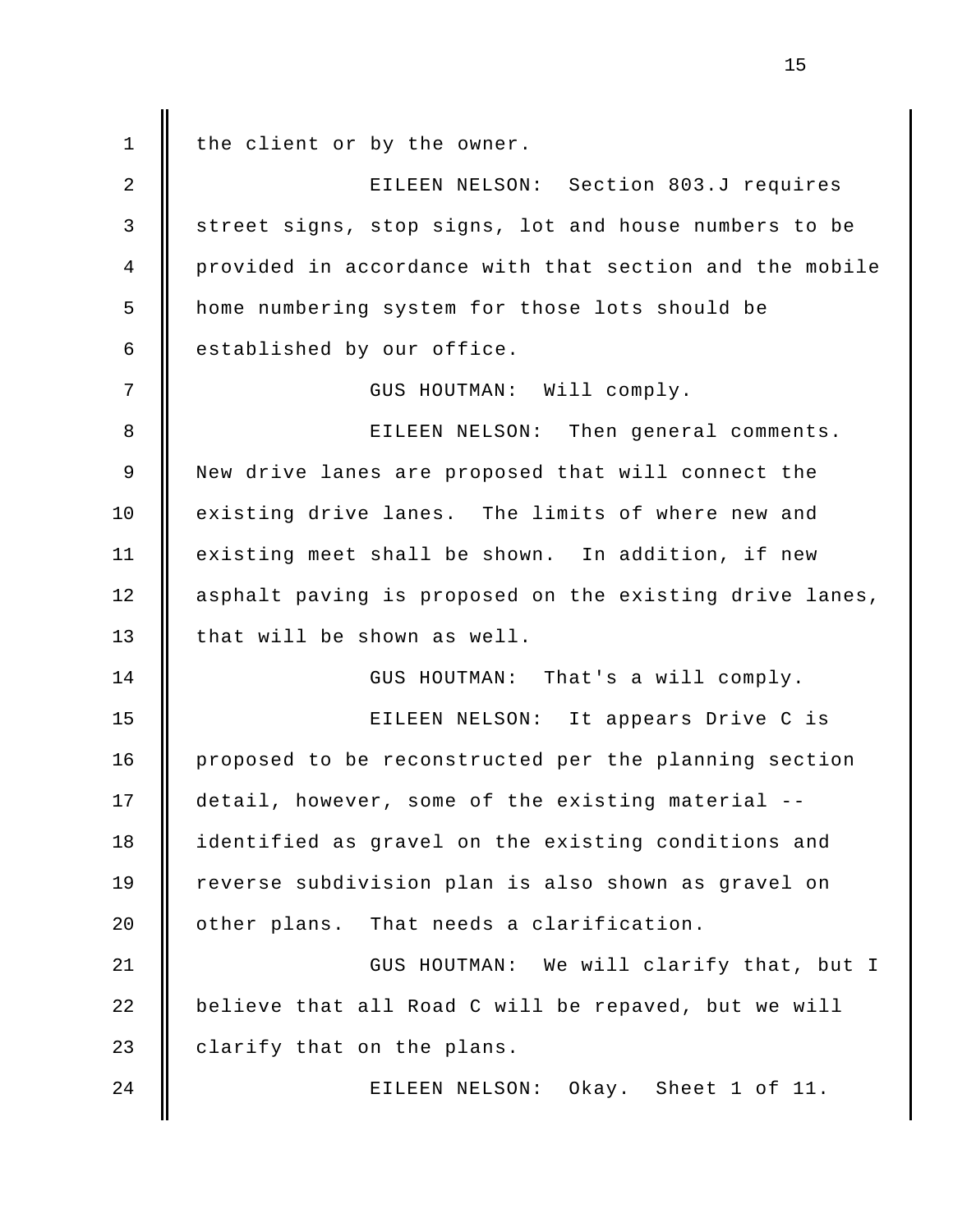1 2 3 4 5 6 7 8 9 10 11 12 13 14 15 16 17 18 19 20 21 22 23 24 General note. Total number of Section 1 and 3 units shall be corrected to say 1 and 2 units. GUS HOUTMAN: We'll correct that typo. EILEEN NELSON: Sheet 5 of 11 and 10 of 11 shows some of the inlets to be Type M. It appears, based on their locations, that all of the inlets should be Type M. GUS HOUTMAN: That's a will comply. EILEEN NELSON: Inlet 6 shall be shown on the profile from Inlet 6 to 5. GUS HOUTMAN: Will comply. EILEEN NELSON: The rest are pretty typical details that just probably have a few sanitary -- I'm assuming they are will comply as well? GUS HOUTMAN: Yes. EILEEN NELSON: And driveway detail? GUS HOUTMAN: Yep, Comment 17A and B are will complies. EILEEN NELSON: 18? GUS HOUTMAN: 18, will comply. The current designation for the wearing course will be added. EILEEN NELSON: Okay. And then all of the details on Sheet 10 of 11?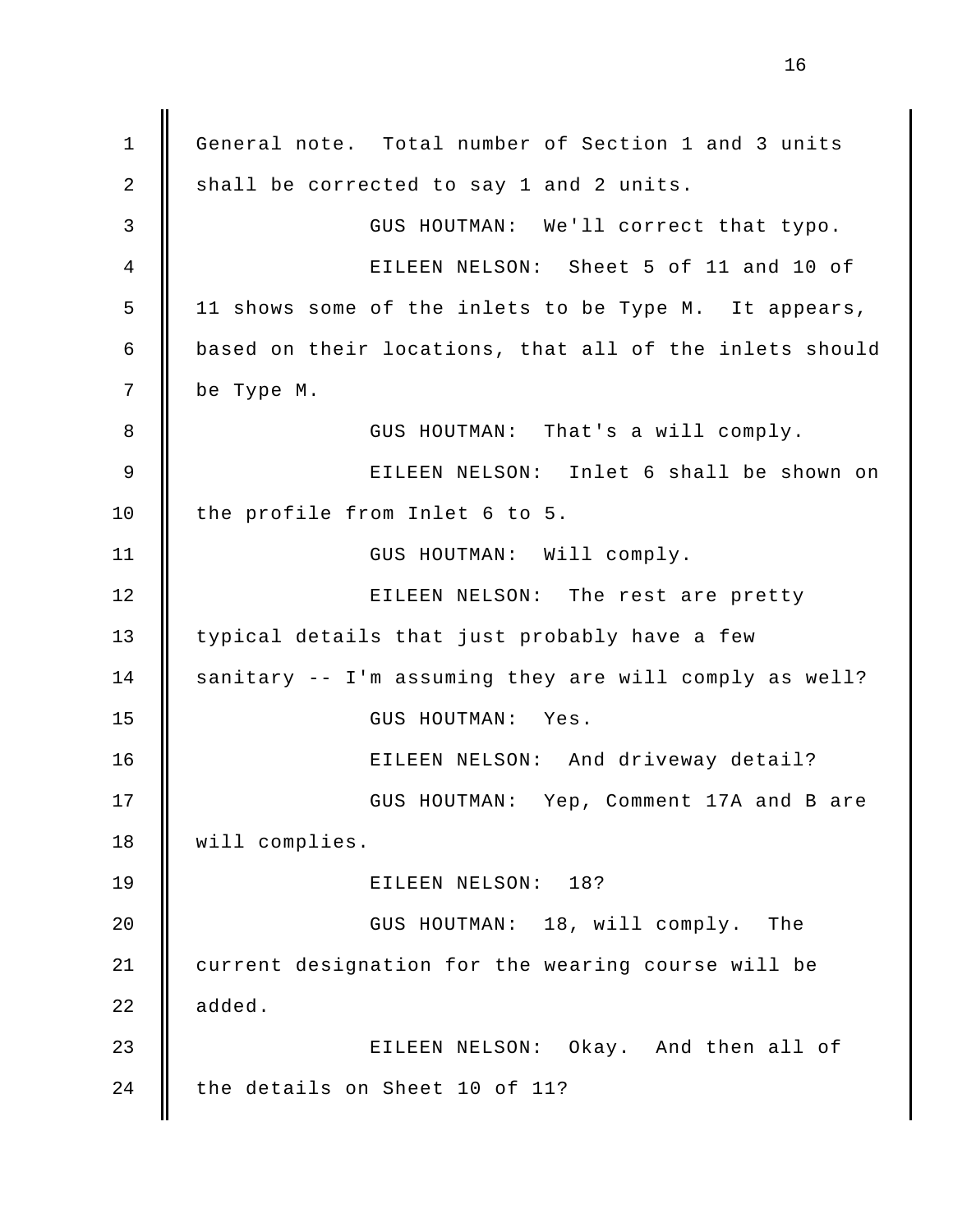1 2 3 4 5 6 7 8 9 10 11 12 13 14 15 16 17 18 19 20 21 22 23 24 GUS HOUTMAN: Yes. Comments A, B, C, D, identified under Comment 19 are all will comply. EILEEN NELSON: Okay. The photometric pattern on the lighting shall be provided. GUS HOUTMAN: That's a will comply. EILEEN NELSON: There are references in the stormwater -- the infiltration rates. We just needed clarification as to whether they were as a result of actual testing and applied an applicable factor of safety or were they assumed. I understand from the other day that they have been tested? GUS HOUTMAN: I think we need to confirm some areas but that's a will comply. We will be fully compliant with that. EILEEN NELSON: And then there were just a few discrepancies on the sizing of the infiltration bed between the plans and the -- which need to be resolved. GUS HOUTMAN: Yeah, we'll coordinate that with -- if we need coordinations, we'll contact you but that's a will comply as well. EILEEN NELSON: And the yard bearing details shall be provided on the plans. GUS HOUTMAN: That's a will comply.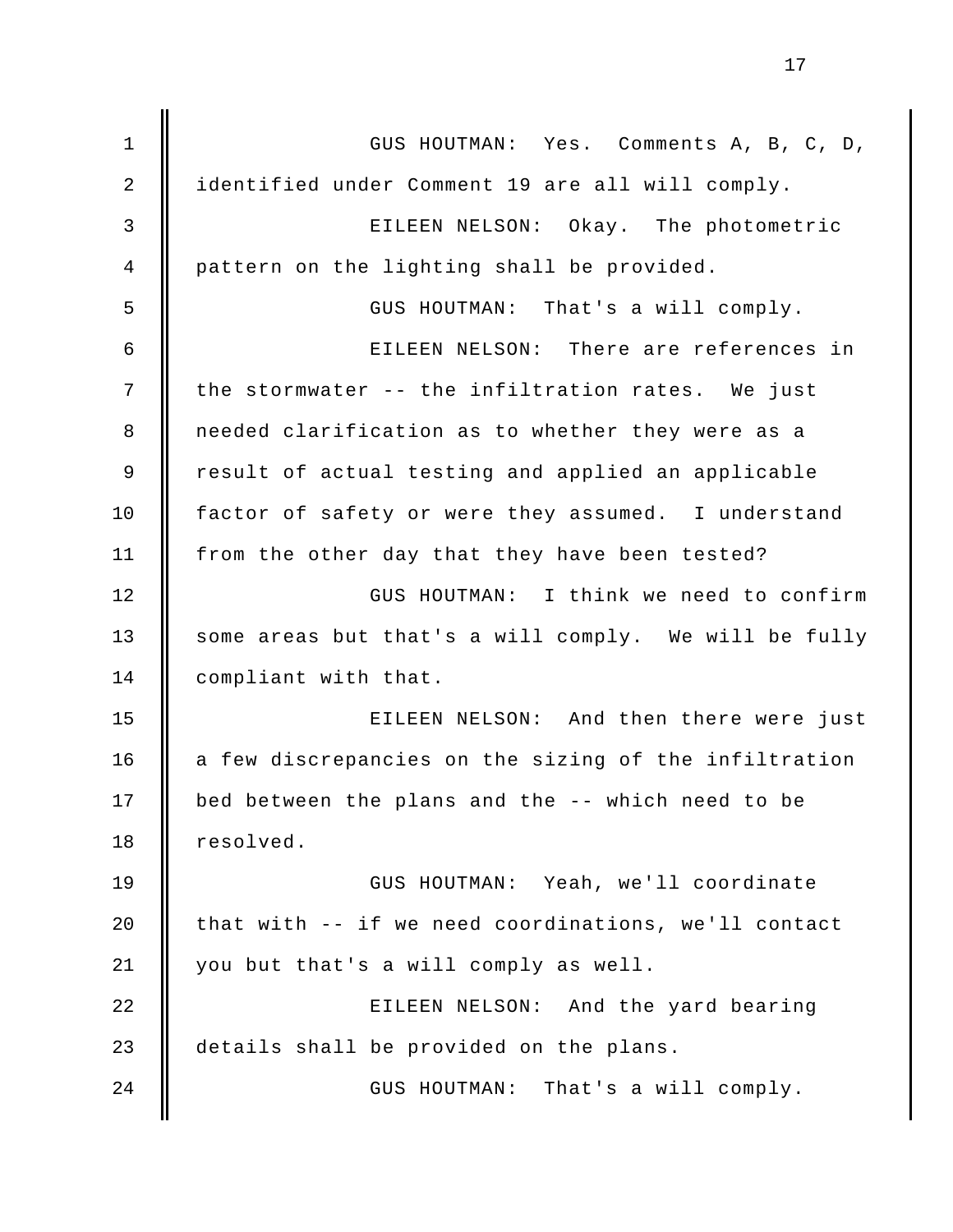| $\mathbf 1$    | EILEEN NELSON: That ends the letter on                  |
|----------------|---------------------------------------------------------|
| $\overline{2}$ | May 13th.                                               |
| 3              | THE SOLICITOR: Eileen, is it your                       |
| 4              | recommendation -- first of all, is it your opinion that |
| 5              | land development approval is also needed?               |
| $\epsilon$     | EILEEN NELSON: That what is needed?                     |
| $\overline{7}$ | THE SOLICITOR: Land development approval                |
| 8              | under the --                                            |
| $\mathsf 9$    | EILEEN NELSON: Yes.                                     |
| 10             | THE SOLICITOR: So are we doing that                     |
| 11             | tonight, too?                                           |
| 12             | EILEEN NELSON: If borough council is                    |
| 13             | amenable to it, I figured we could wrap it all up in    |
| 14             | one package.                                            |
| 15             | THE SOLICITOR: Okay. Jean, it would be                  |
| 16             | appropriate to ask if there's any public comment on the |
| 17             | conditional use application.                            |
| 18             | MR. MURPHY: Mr. Catania --                              |
| 19             | THE SOLICITOR: Sorry, Frank. Go ahead.                  |
| 20             | MR. MURPHY: I just wanted to ask                        |
| 21             | Mr. Houtman one question while he's -- just to keep his |
| 22             | portion of the testimony all complete, if I could.      |
| 23             | EXAMINATION                                             |
| 24             | BY MR. MURPHY:                                          |
|                |                                                         |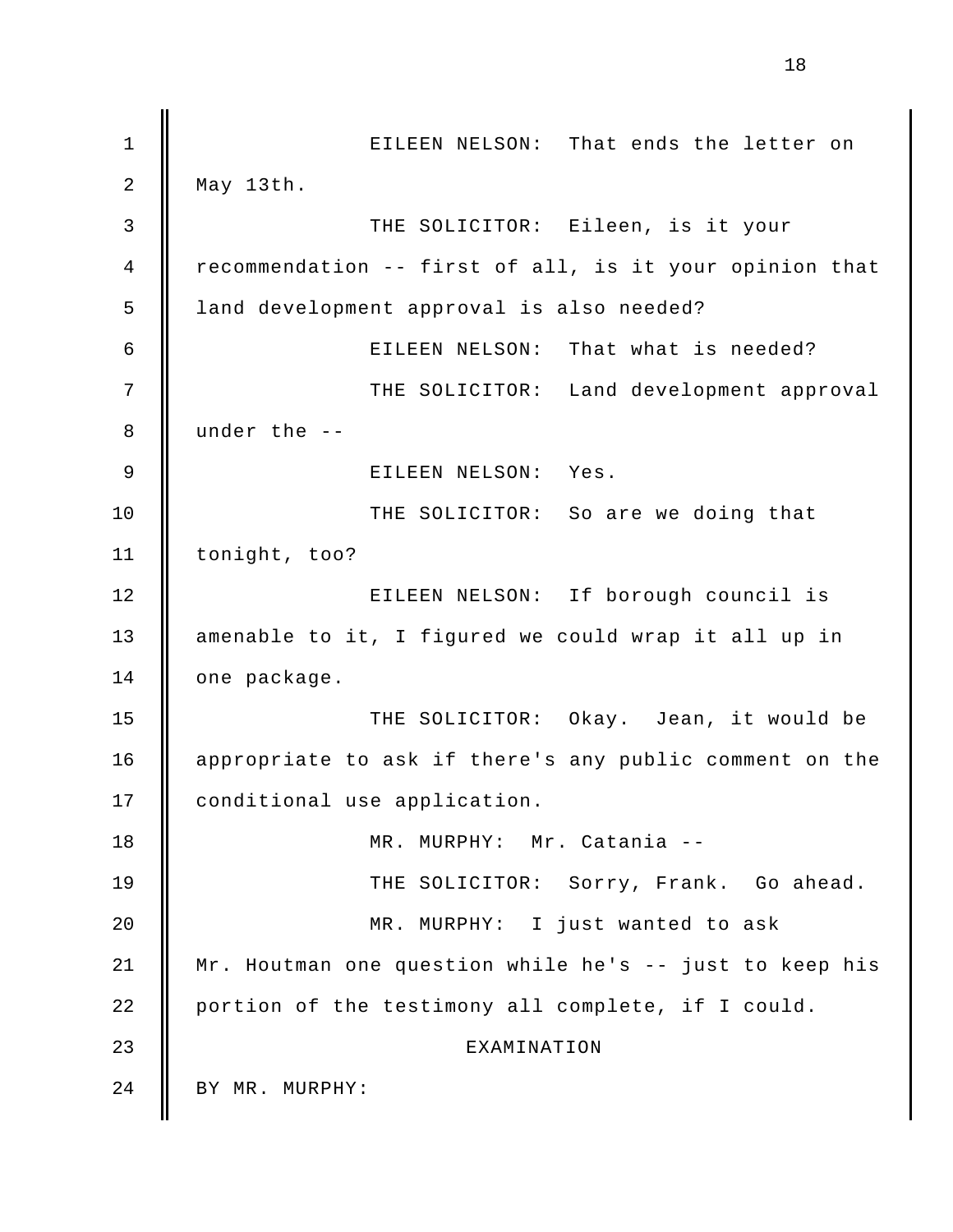1 2 3 4 5 6 7 8 9 10 11 12 13 14 15 16 17 18 19 20 21 22 23 24 Q. Mr. Houtman, have you reviewed Chapter 165 of the Borough of Trainer code, which sets forth the conditional use requirements for the borough? A. Yes, I have. Q. And in your professional opinion, does this application meet all of of the conditional use requirements? A. Yes, it's my professional opinion that the application plans, details, submitted calculations meet the standards and criteria for conditional use as outlined in Section 7681.A, that would be items 1 through 28 in that section. Q. Thank you, Mr. Houtman. MR. MURPHY: Mr. Catania, I have with me Mr. Henderson, who's a represent of the applicant. I don't know if council has any questions for him, but he is also here -- THE SOLICITOR: Great. MR. MURPHY: -- for council's benefit. THE SOLICITOR: Jean, why don't you solicit public comment first and of course, it's always appropriate to hear from council. MS. BECK: Okay. Mark, you want to see if there's any comments from the --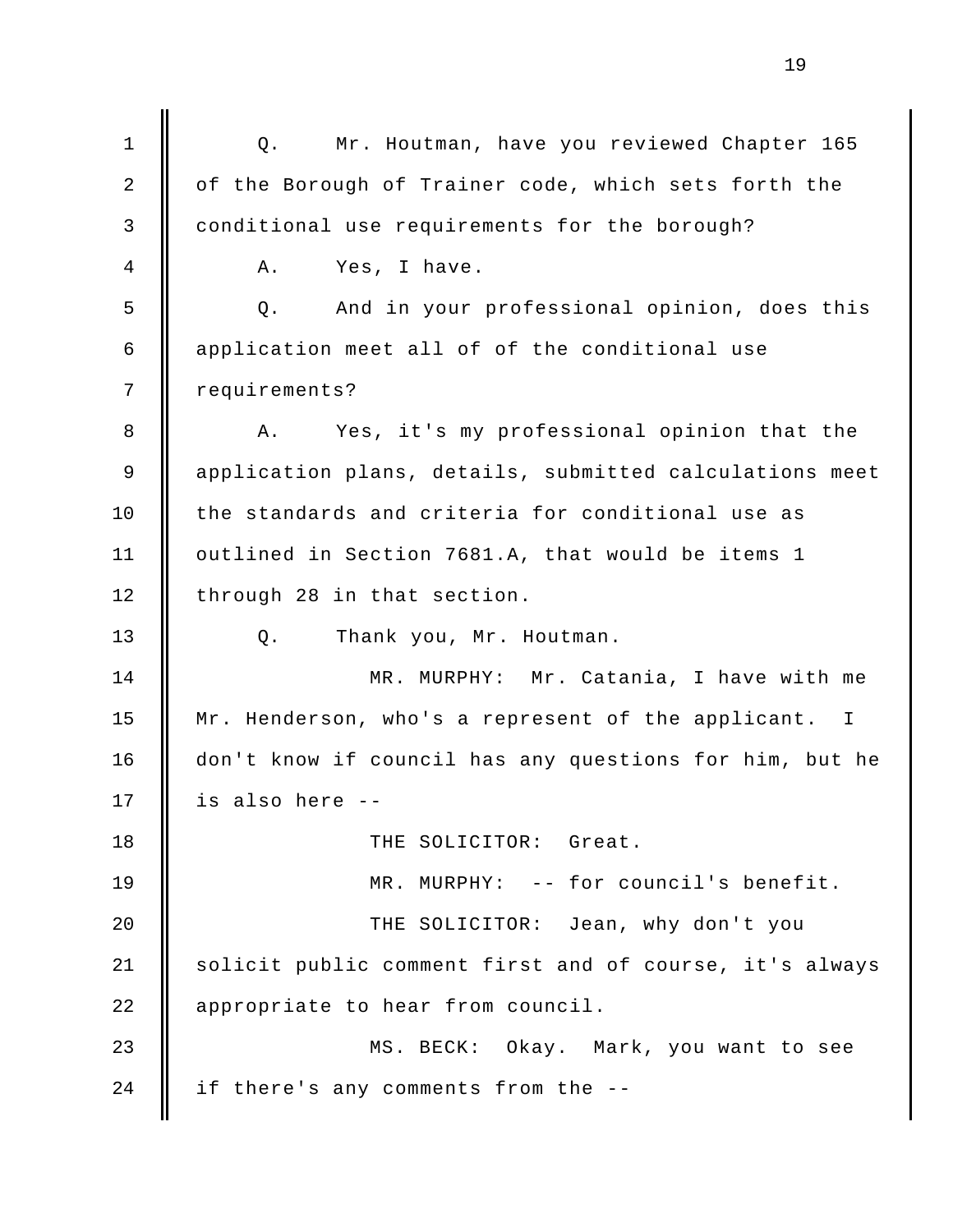1 2 3 4 5 6 7 8 9 10 11 12 13 14 15 16 17 18 19 20 21 22 23 24 MARK POSSENTI: I'm sorry, Jean. I interrupted you, I apologize. If anybody would like to make a public comment, there's an icon. You're able to raise your hand. Wave your hand in your box and we'll call upon you to make a comment. Jean, I'm not showing anybody who wants to make a comment. MS. BECK: Okay. Council, any comments? MR. CASSIDY: Jean, I do. MS. BECK: Go ahead. MR. CASSIDY: We're talking going from 75 trailers to 100 trailers. Now, people on council -- I think either you, maybe John, if you remember back in the day when Copsin [ph] had that trailer park, it was over a hundred trailers in that park and they were jammed. MS. BECK: Right. 101. MR. CASSIDY: Right. And just for matter of speaking, he's using more land now so it's going to be less distance between -- you know, it's going to be 100 trailers, but it's not going to be congested as it used to be. I just wanted to make that comment in there. MS. BECK: Correct.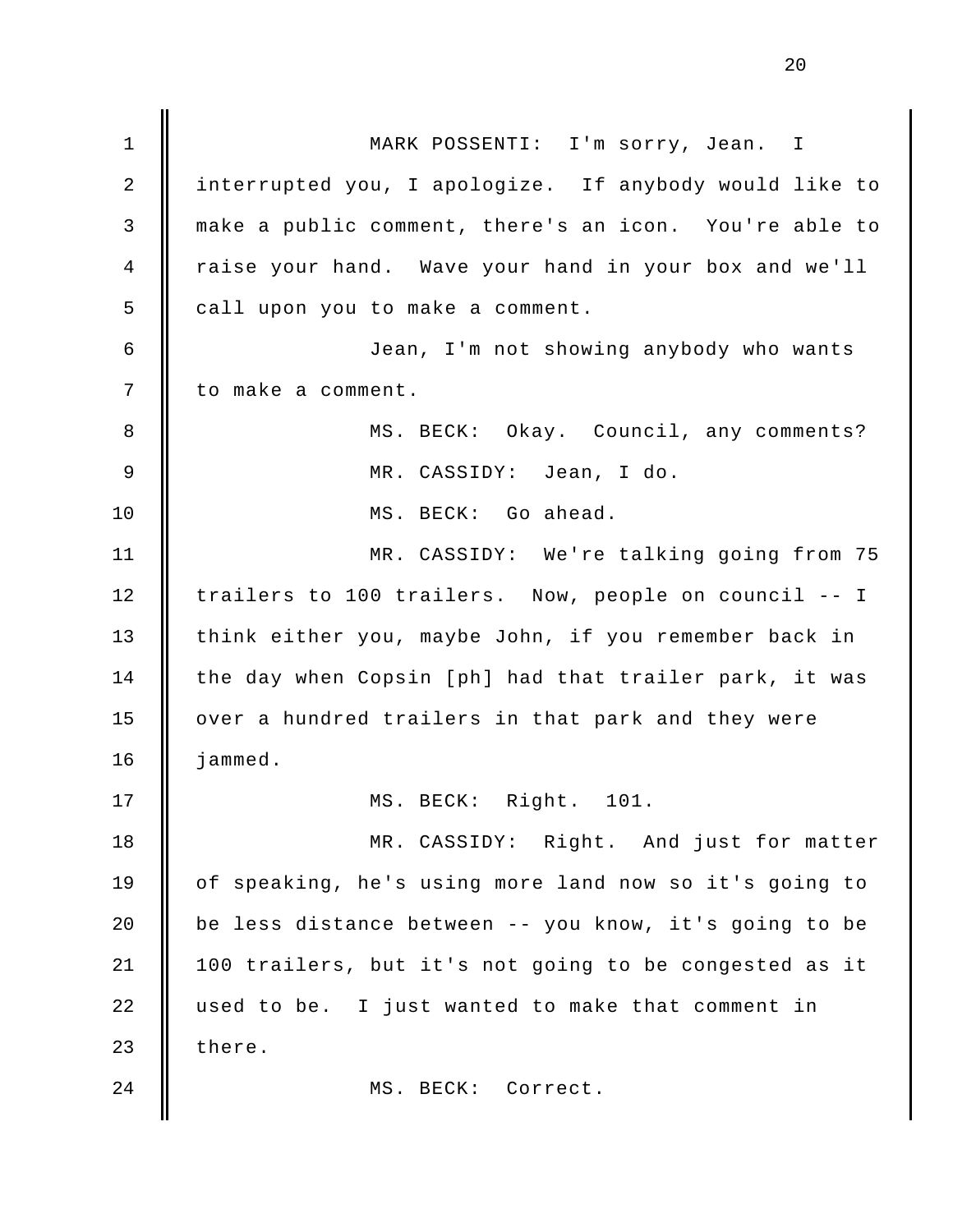| $\mathbf 1$    | MR. CASSIDY: There was over 100 trailers               |
|----------------|--------------------------------------------------------|
| $\overline{2}$ | in there at one time.                                  |
| 3              | MR. MATTHEWS: I think they're bigger                   |
| 4              | trailers now.                                          |
| 5              | MR. CASSIDY: They're not that much                     |
| $\epsilon$     | bigger, John.                                          |
| 7              | MS. BECK: They can go up to 101                        |
| 8              | trailers.                                              |
| $\mathsf 9$    | MR. CASSIDY: Correct.                                  |
| 10             | MS. BECK: Okay. Anybody else?                          |
| 11             | MR. CASSIDY: Now they want to put some                 |
| 12             | down where the pool was at, so 100 trailers is still   |
| 13             | going to be less than what he had before.              |
| 14             | I want to talk about the improvements.                 |
| 15             | This is going to be my comment. Can anybody in the     |
| 16             | last couple months remember any fires up there because |
| 17             | of electrical issues? No, because we're not running    |
| 18             | extension cords from trailer to trailer now and we     |
| 19             | haven't had any sewer issues up there this year, like  |
| 20             | we had the last few years and overall, I mean, again,  |
| 21             | it's just my comment and this is my comment.           |
| 22             | MS. BECK: And I agree with you, Jim, it                |
| 23             | will look much nicer, more professional.               |
| 24             | MR. CASSIDY: Correct.                                  |
|                |                                                        |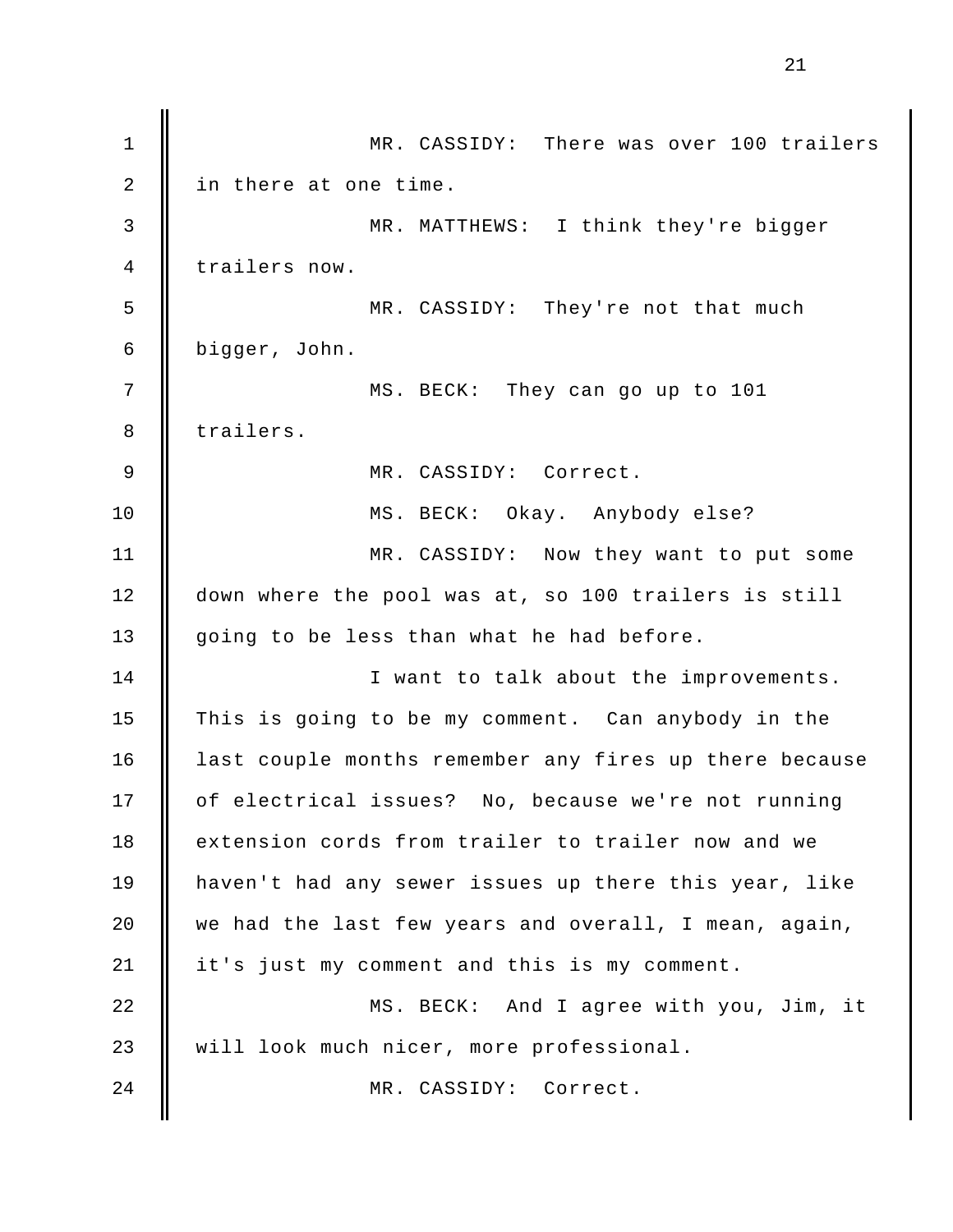| $1\,$          | MS. BECK: Okay. Anyone else? John?                     |
|----------------|--------------------------------------------------------|
| $\overline{2}$ | MR. MATTHEWS: No, I'm good.                            |
| 3              | MS. BECK: Okay. Awilda? Jen? Okay.                     |
| $\overline{4}$ | Tim?<br>Nobody has any comments.                       |
| 5              | All right. So what's your pleasure,                    |
| $\epsilon$     | council?                                               |
| $\overline{7}$ | THE SOLICITOR: Jean, can I articulate                  |
| 8              | the motion and then ask you to see if it's supported?  |
| $\mathsf 9$    | So, there would be two motions. The                    |
| 10             | first would be to approve the conditional use          |
| 11             | application and impose the following conditions, one,  |
| 12             | the applicant and owner must comply with the comments  |
| 13             | of the borough engineer's letter of May 13, 2021. We   |
| 14             | just went through those, they indicated they would.    |
| 15             | You would be granting a waiver from the                |
| 16             | Delaware County Ordinance, treating this as both a     |
| 17             | preliminary and a final. Other than what's set forth   |
| 18             | in the letter, the only additional conditions would be |
| 19             | that applicant and the owner comply with all of the    |
| 20             | borough ordinances, standards, codes and requirements  |
| 21             | including but not limited to the fire marshall's       |
| 22             | comments. And then that would be the first conditional |
| 23             | use resolution and motion.                             |
| 24             | You would be moving to adopt that                      |
|                |                                                        |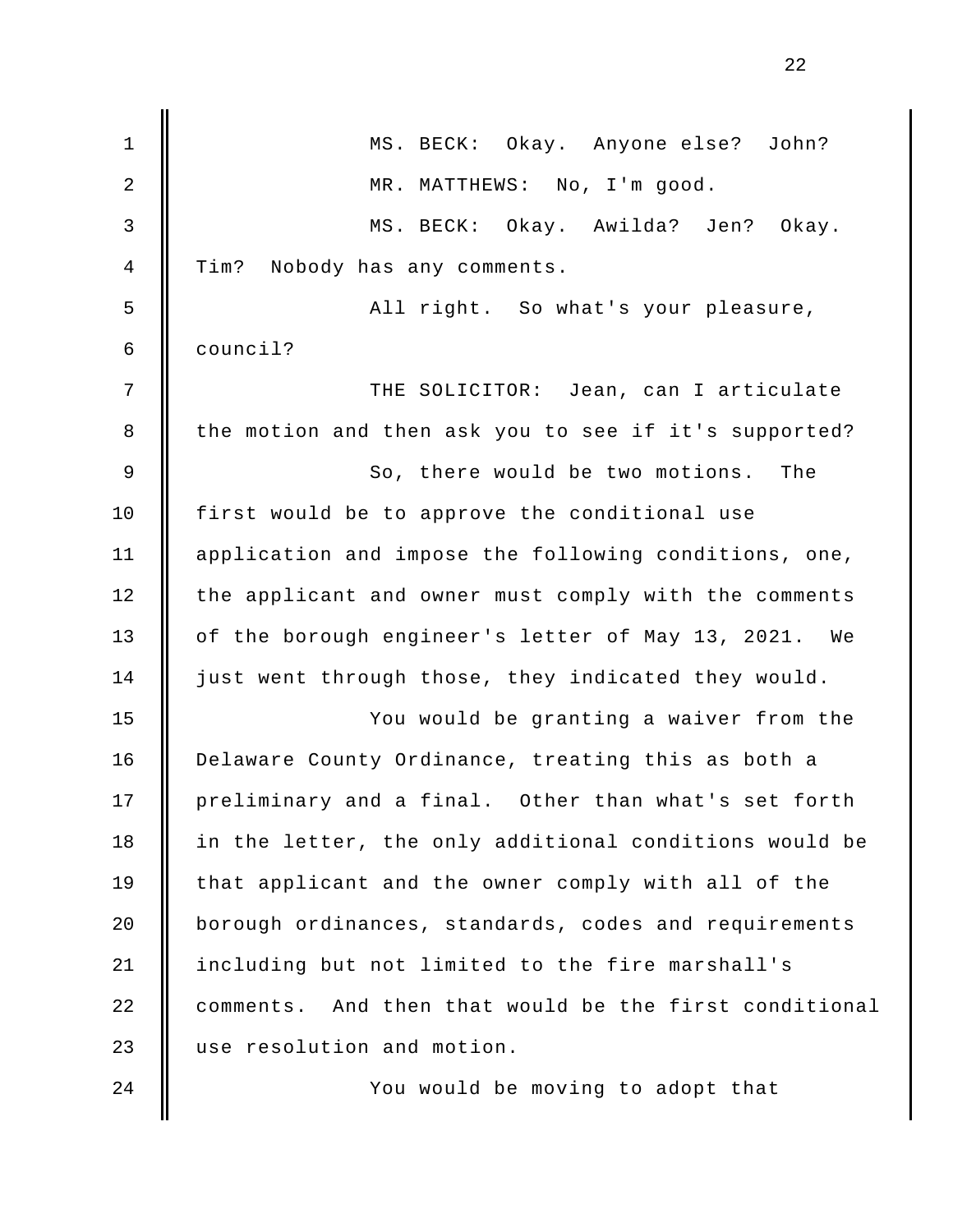1 2 3 4 5 6 7 8 9 10 11 12 13 14 15 16 17 18 19 20 21 22 23 24 resolution, with those additional terms added to it. MS. BECK: Okay. Council, what's your pleasure with the first recommendation? MR. CASSIDY: I make a motion we except it. MR. MATTHEWS: Second. MS. BECK: All in favor? (Whereupon, members presented vote "aye.") Motion carries. Go ahead, Frank. THE SOLICITOR: And the second vote would be now that the conditional use application has been granted, the borough has a land development ordinance that was included and mentioned as part of the engineer's report. The motion would be to grant land development approval to this application. MR. MATTHEWS: I'll make a motion. MR. CASSIDY: Second on the motion. MS. BECK: All in favor? (Whereupon, the members presented vote "aye.") MS. BECK: Opposed? (No response.)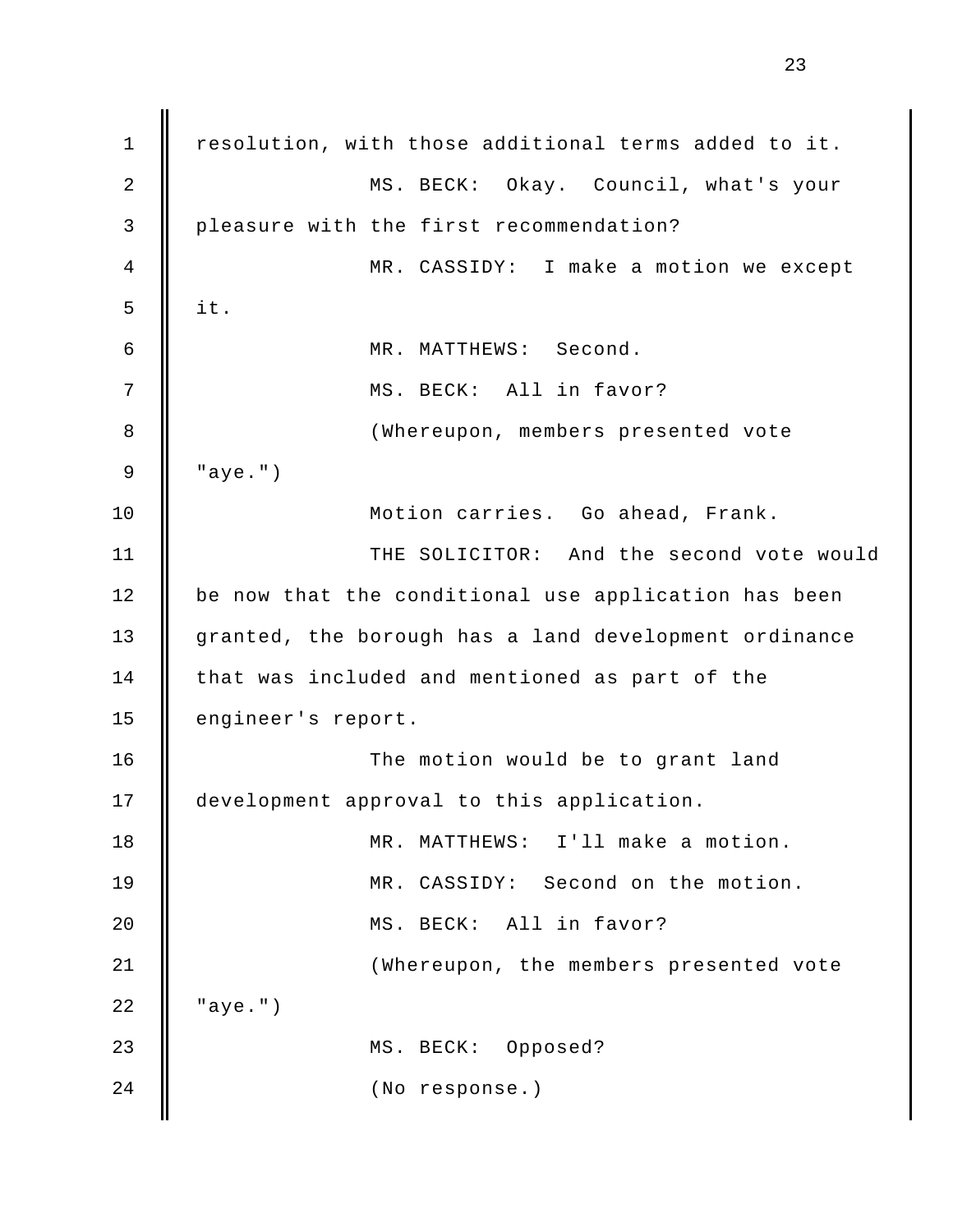| $\mathbf{1}$   | Motion carries.                                        |
|----------------|--------------------------------------------------------|
| $\overline{2}$ | THE SOLICITOR: Mr. Murphy, any other                   |
| $\mathsf{3}$   | comments?                                              |
| $\overline{4}$ | MR. MURPHY: No, I have no other comments               |
| 5              | other than to thank council, Ms. Nelson, Mr. Catania   |
| 6              | for your hard work on this.                            |
| $\overline{7}$ | Mr. Henderson, who's a representative of               |
| 8              | the applicant just popped up here.                     |
| $\mathsf 9$    | MR. HENDERSON: I would like to -- my                   |
| 10             | colleague, Ben Cullop, is on this call. He just joined |
| 11             | after a flight. You may recall him speaking last year  |
| 12             | on this project. I just want to say thank you for      |
| 13             | everyone's time and attention on this. We really       |
| 14             | appreciate the partnership with the borough and like   |
| 15             | we've said before, we're committed to finishing all of |
| 16             | the work on this park and making it a very great place |
| 17             | to live for the tenants. So again, thank you so much   |
| 18             | and we're really amped to kick things off and get this |
| 19             | expansion completed.                                   |
| 20             | MS. BECK: You're welcome.                              |
| 21             | (Hearing concluded.)                                   |
| 22             |                                                        |
| 23             |                                                        |
| 24             |                                                        |
|                |                                                        |